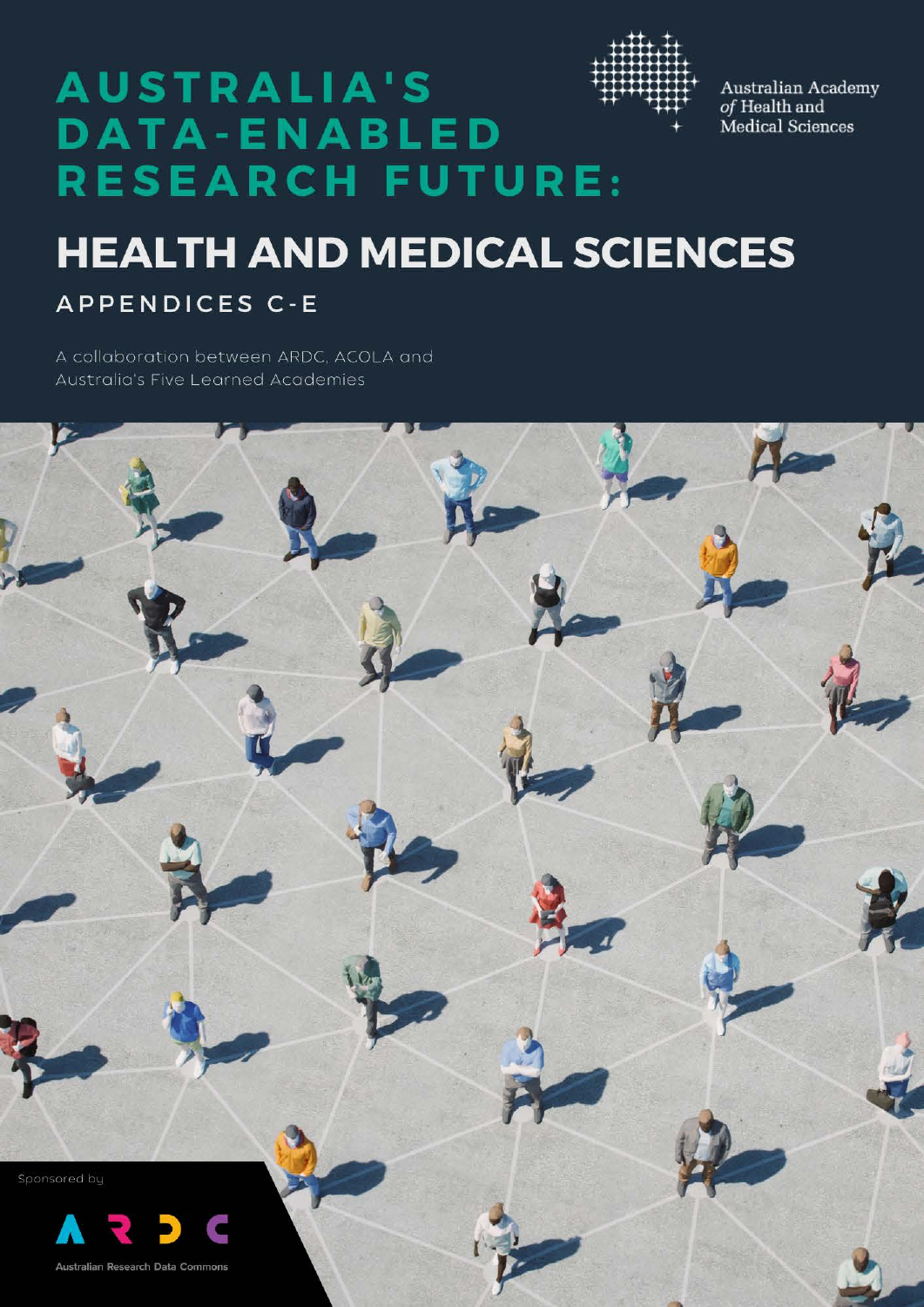# **The current landscape of dementia and future projections**

Dementia is one of the largest health and social challenges facing Australia and the world. In 2018, dementia was the second leading cause of death in Australia and the leading cause of death in females.  $1$  The most recent reporting from the Australian Institute of Health and Wellbeing (AIHW), estimates that between 400,000 and 459,000 Australians have dementia, but the exact number of cases is still unknown.<sup>[1](#page-1-0)</sup>

<span id="page-1-0"></span>Australia's population is ageing, with the number of Australians aged 65-69 expected to increase by around one third and those aged 85 and over predicted to more than double.<sup>1</sup> Although dementia can affect younger people, it is more common with advancing age, leaving the growing population of older Australians vulnerable to significant levels of disability and dependency and placing an ever increasing burden on the rest of society in needs for health and social car[e.](#page-1-0)<sup>1</sup> The number of people with dementia is expected to reach between 550,000 and 590,000 by 2030.<sup>[1](#page-1-0)</sup> One study predicts that by 2058, without a major medical breakthrough, over 1 million people will have dementia in Australia.<sup>2</sup>

AIHW estimates that dementia contributes 3.8% to the total burden of disease in Australia. In 2018, dementia cost the Australian economy approximately \$15 billion. This cost is predicted to rise to more than \$36.8 billion by 2056.<sup>3</sup>

<span id="page-1-1"></span>Dementia, although a highly used term by the general public, is an umbrella term which captures many disorders that have problems with cognitive function as either the key symptom, such as Alzheimer's disease, or as a potential symptom, such as Huntington's disease. The causes of dementia vary depending on the type of dementia and are influenced by a range of factors acting in combination – some factors are increasingly well understood, and others are largely unknown. Research into the genetics of dementia has provided some useful insights, but for diseases like Alzheimer's, there is still a lot to learn. Importantly, diagnosis remains difficult, especially in the early stages when therapies are likely to have much greater impact. Additionally, there are no therapeutics for Alzheimer's disease that can reverse symptoms.<sup>4</sup> The same goes for the biological causes of Alzheimer's with more work needed to strengthen existing analysis and address knowledge gaps. Links have also been found between risk factors for cardiovascular disease and certain types of dementia, such as high blood pressure, diabetes, and high cholesterol. Important findings like this may have implications for

<sup>1</sup> Australian Government. Royal Commission into Aged Care Quality and Safety. Aged Care Reform: Projecting Future Impacts. 2020. Available at[: https://agedcare.royalcommission.gov.au/sites/default/files/2020-](https://agedcare.royalcommission.gov.au/sites/default/files/2020-09/research-paper-11-aged-care-reform-projecting-future-impacts.pdf) [09/research-paper-11-aged-care-reform-projecting-future-impacts.pdf](https://agedcare.royalcommission.gov.au/sites/default/files/2020-09/research-paper-11-aged-care-reform-projecting-future-impacts.pdf)

<sup>2</sup> Dementia Australia. Dementia prevalence data. Available at: <https://www.dementia.org.au/information/statistics/prevalence-data>

<sup>3</sup> Dementia Australia. Economic cost of dementia in Australia: 2016-2056. 2017. Available at: [https://www.dementia.org.au/sites/default/files/NATIONAL/documents/The-economic-cost-of-dementia-in-](https://www.dementia.org.au/sites/default/files/NATIONAL/documents/The-economic-cost-of-dementia-in-Australia-2016-to-2056.pdf)[Australia-2016-to-2056.pdf](https://www.dementia.org.au/sites/default/files/NATIONAL/documents/The-economic-cost-of-dementia-in-Australia-2016-to-2056.pdf)

<sup>4</sup> Dementia Australia. Causes of dementia. Available at: [https://www.dementia.org.au/about](https://www.dementia.org.au/about-dementia/dementia-research/causes-of-dementia)[dementia/dementia-research/causes-of-dementia](https://www.dementia.org.au/about-dementia/dementia-research/causes-of-dementia)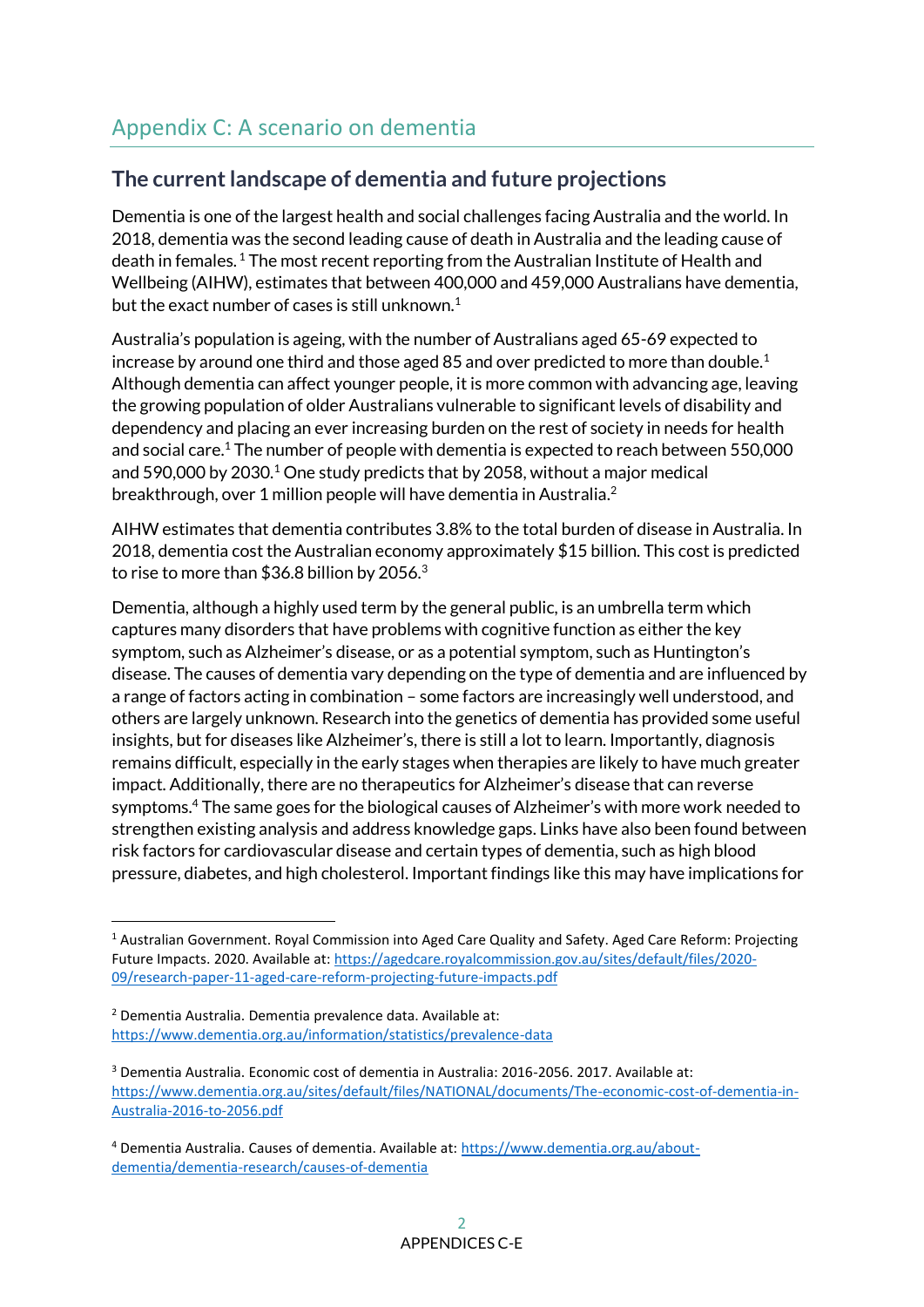preventive strategies in the future however, at present there is no definitive way to prevent dementi[a.](#page-1-1)<sup>4</sup>

Research has identified several non-genetic risk factors that can be managed through lifestyle changes or existing medical intervention including, physical activity, diet, education, social engagement, and mental health.<sup>[1](#page-1-0)</sup> It is also worth noting that since risk factors for dementia are common, people with Alzheimer's or other primary forms of dementia will also have a cardiovascular component. Moreover, most people with dementia will have multiple comorbidities.

Delays in dementia diagnosis are still common in Australia, particularly in primary care settings. Researchers continue to investigate and develop better tools for accurate and early diagnosis. Work is also ongoing to improve current treatments and work towards a cure.

The signs, symptoms and impacts of dementia vary significantly across different stages of the condition. Dementia has profound personal and social costs for the individual suffering from the condition, their family, and their community. People with dementia often rely on informal carers, alongside health and aged care services – their care needs progressively worsening through the moderate and advanced stages of the condition. In 2021, it is estimated that almost 1.6 million people in Australia are involved in the care of someone living with dementia.<sup>5</sup> Aged care services are both economically and structurally under pressure from the continued rise in dementia cases and workforce capacity is already being tested.<sup>6</sup>

The health gap between vulnerable populations including rural and remote communities, Aboriginal and Torres Strait Islander people and those living in disadvantaged communities, is projected to increase and gender inequities could be exacerbated. At present there is a lack of national data on how common dementia is among Aboriginal and Torres Strait Islander peoples. Early analyses of existing data suggest that dementia is more common in Aboriginal and Torres Strait Islander peoples than in the general population.<sup>7</sup>

At present, Australia lacks large-scale national datasets that integrate key data such as natural history, clinical, imaging and multi 'omic' data that can be used by many to reliably map the issues.<sup>8</sup> The lack of easy accessibility to such data is preventing research from occurring since collection of such data is especially difficult in dementia. In addition, without a cure or increasingly effective prevention or treatment options, the health, social and economic impact of dementia will continue to rise. We also lack clear evidence on management of dementia and ways to integrate dementia care across the clinical trajectory with other health and aged care, including opportunities for healthy ageing, prevention and reablement.

<sup>5</sup> Dementia Australia. Dementia statistics. Available at:<https://www.dementia.org.au/statistics>

<sup>6</sup> Australian Government. Royal Commission into Aged Care Quality and Safety. Aged Care Reform: Projecting Future Impacts. 2020. Available at[: https://agedcare.royalcommission.gov.au/sites/default/files/2020-](https://agedcare.royalcommission.gov.au/sites/default/files/2020-09/research-paper-11-aged-care-reform-projecting-future-impacts.pdf) [09/research-paper-11-aged-care-reform-projecting-future-impacts.pdf](https://agedcare.royalcommission.gov.au/sites/default/files/2020-09/research-paper-11-aged-care-reform-projecting-future-impacts.pdf)

<sup>7</sup> Australian Institute of Health and Welfare 2014 Australia's health 2014. Australia's health series no. 14. Cat. no. AUS 178. Canberra: AIHW.

<sup>8</sup> AIHW. Dementia data gaps and opportunities. 2020. Available at: <https://www.aihw.gov.au/reports/dementia/dementia-data-gaps-and-opportunities/contents/summary>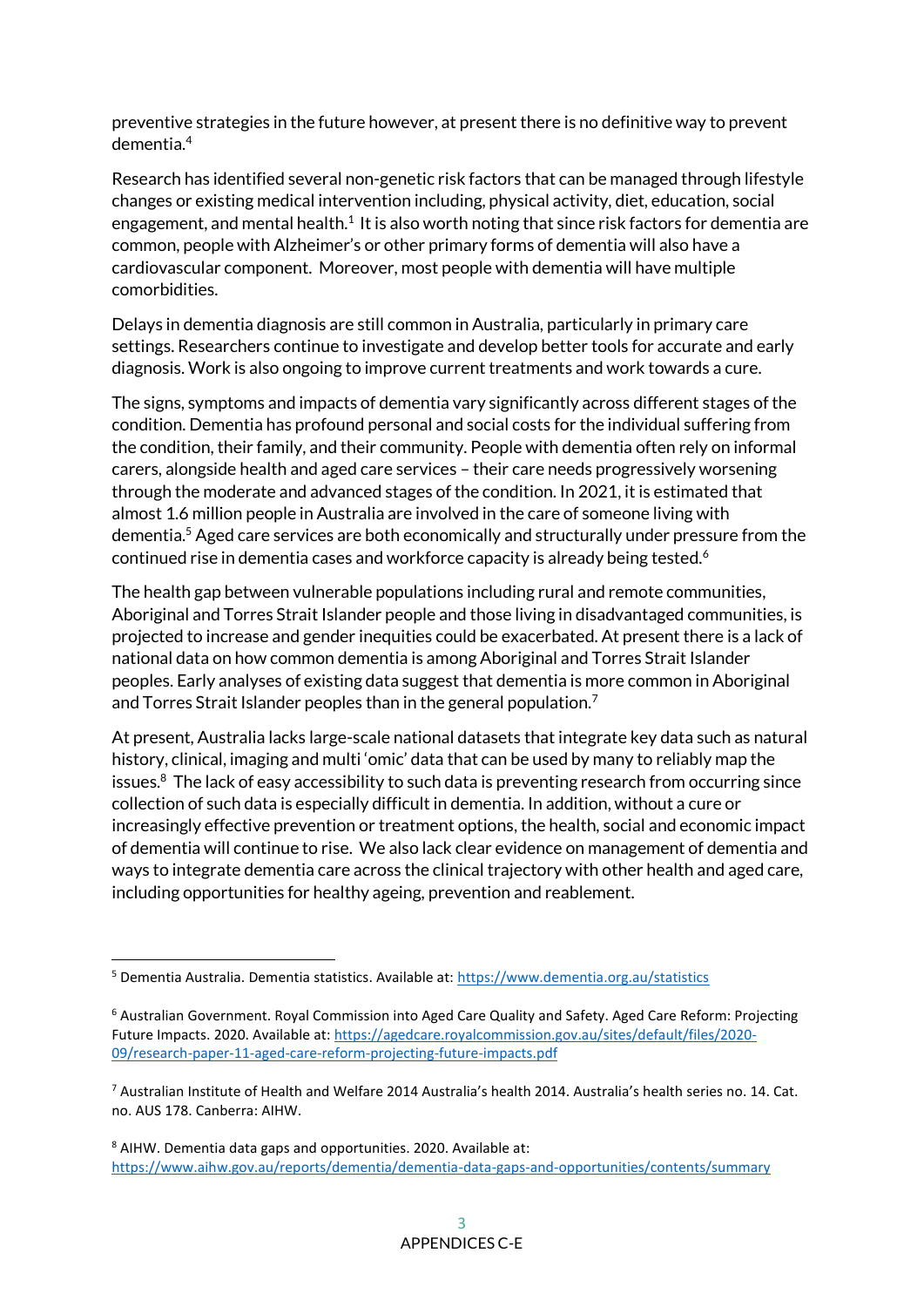# **Reducing the impact of dementia: A future scenario**

The future scenario described below will be used as a framework to discuss the roundtable objectives. It has been drafted to stimulate discussion on the current and future **research data needs and requirements** necessary to bring about this positive future. *We acknowledge that other factors will influence some of the aspects presented in the scenario.*

#### *Scenario*

*This scenario examines a positive future where the number of people with dementia has continued to decrease (when adjusted by age), due to a reduction in risk factors and the predicted impacts on the individual, society and the economy have been reduced.*

Imagine if the onset of dementia was delayed, cognitive decline was detected early and slowed, people were assisted to adapt to their changing cognitive capacities and to optimise their wellbeing, and people were supported to have good quality of life despite having dementia (or caring for someone with dementia).

In this scenario, in the second half of this century, there continues to be an increasing number of people with dementia in Australia as the population ages. However, at each stage of the condition individuals now have an improved quality of life, enabled by several underpinning mechanisms.

Advances in our understanding of risks and protective factors for dementia have led to significant progress in preventive approaches to the condition. A greater number of Australians are engaging in physical activity, eat a healthier diet, have reduced rates of smoking and alcohol consumption, have higher levels of education and cognitive activity, are more socially engaged, and have improved mental health. Consequently, rates of other chronic diseases impacting Australians, such as cardiovascular disease and diabetes have declined, both of which have been linked to Alzheimer's – creating a positive feedback loop.

Healthcare professionals now have access to better, more sophisticated screening tools and assessment tests, which have enabled higher rates of early diagnosis and which cater for the full diversity of the populations at risk. These changes have also led to greater accuracy and consistency of reporting and monitoring. Improved communication strategies have strengthened public understanding of dementia contributing to the increasing rates of early diagnosis and a reduction in the stigmatisation of the condition.

Discovery and development of novel treatments have provided a crucial step towards an improved quality of life for people with dementia at all stages. Breakthroughs in medical technologies and pharmaceutical developments accompanied by improved data infrastructure have enabled cross sector and interdisciplinary collaboration. This has resulted in treatments that delay the progress of dementia, ameliorate symptoms, and maintain independence for a longer period, but only if caught early enough in the disease course. In addition, developments in our understanding of the factors that lead to the progression of symptoms from early to moderate to advanced, have contribution to overarching advances.

Hospital admissions for symptoms related to dementia have declined and hospital diagnosis and recording procedures have been standardised, facilitating consistent and accurate reporting. People with dementia are spending less time in hospital and mortality rates have declined. The healthcare workforce is adequately prepared, equipped, and empowered to deal with the growing rates of dementia in Australia. Similar changes have been seen in the aged care workforce, with facilities able to manage the growing demand for dementia-specific aged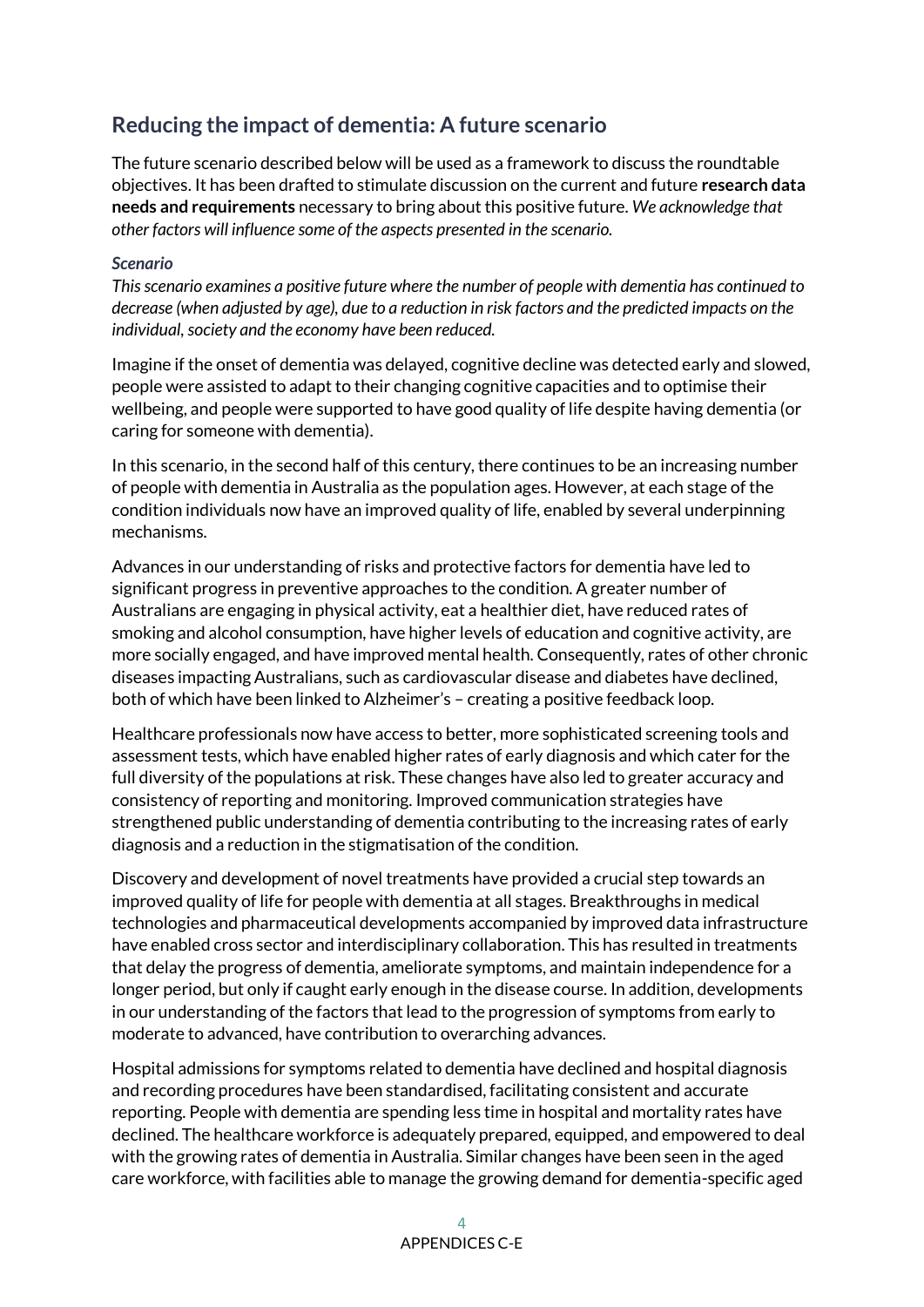care services. Carers are also well supported through policies and programs that prioritise the needs of families and have been developed in conjunction with the people who use them. Importantly, there is better integration of the health and aged care systems, and these systems now interact more effectively with carers.

# **Considerations to achieve the future scenario**

To enable the outcomes outlined in the future scenario above, it will be necessary to consider a number of key influencing factors, the dynamics of how they interact and on what timeline. It will also be important to go beyond the status quo approach to dementia and develop novel, impactful solutions, particularly those that enable collaboration across domains.

Researchers will need to ask a wide range of research questions that tackle these significant challenges – with associated broad ranging data requirements. This includes developing an understanding of what is currently not working, and how cross-disciplinary input can be leveraged. Considerations should be Specific, Measurable, Achievable, Relevant and Timebound (SMART).

A selected list of possible primary considerations is below.

In addition, actions to prevent or delay progress of dementia, and to improve quality of life for those suffering from the condition, can lead to several broader secondary implications for society, the economy, and the environment

A selected list of potential secondary implications is below.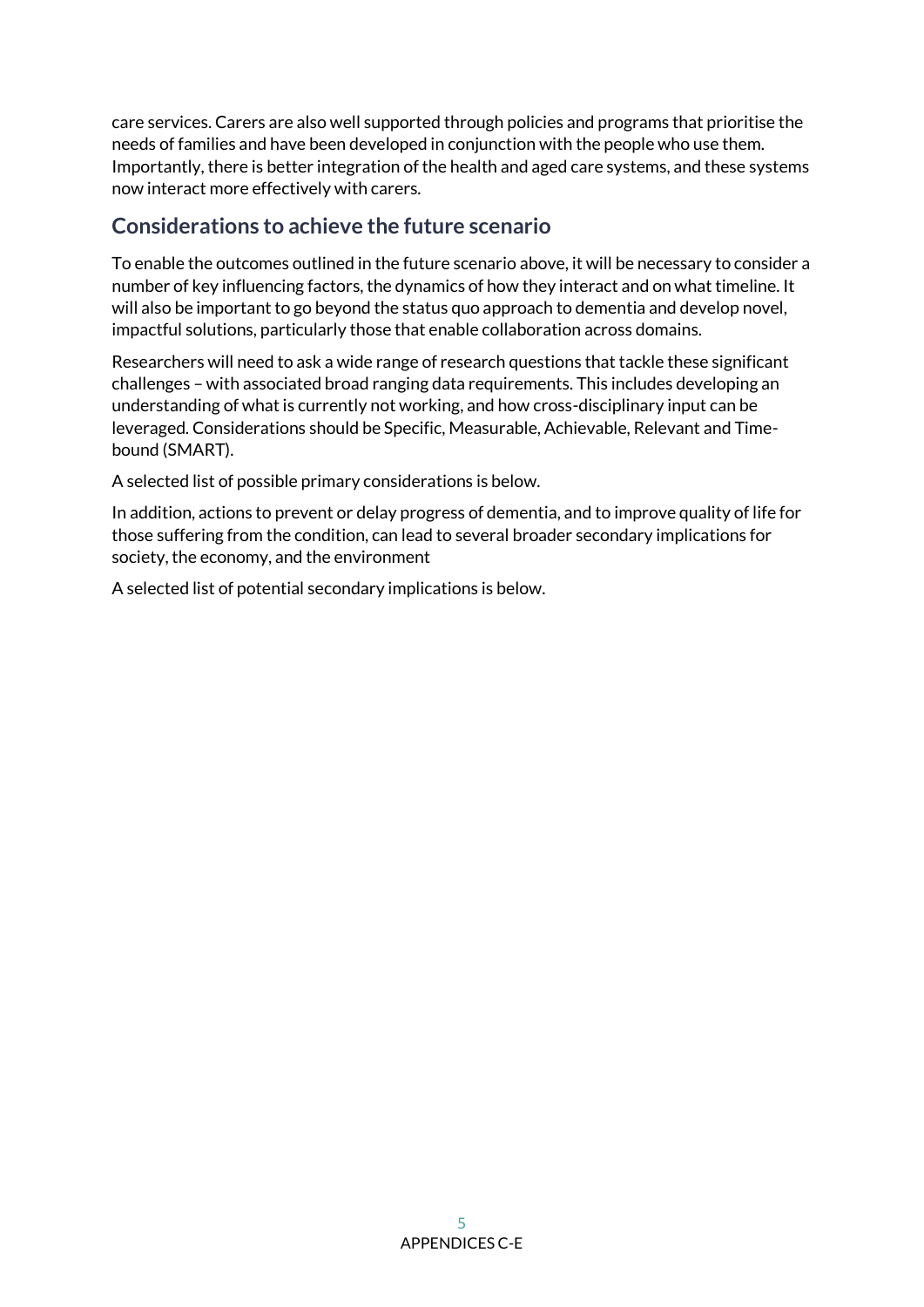| <b>Disease</b><br>stage | Examples of primary considerations to help achieve the future scenario                                                      | Data needs and requirements                                    |
|-------------------------|-----------------------------------------------------------------------------------------------------------------------------|----------------------------------------------------------------|
|                         |                                                                                                                             |                                                                |
| Prevention              | Risk factors                                                                                                                |                                                                |
|                         | Protective factors                                                                                                          | Throughout the roundtable                                      |
|                         | Social determinants of health                                                                                               | discussion we will explore the<br>data infrastructure, assets, |
|                         | <b>Risk prediction</b>                                                                                                      | policies, and skills that will                                 |
|                         | Personalised prevention                                                                                                     | underpin these primary<br>considerations.                      |
|                         | Vulnerable populations                                                                                                      |                                                                |
| Early stage             | Diagnostic and prognostic investigations                                                                                    |                                                                |
|                         | Health professional training                                                                                                |                                                                |
|                         | Reporting systems                                                                                                           |                                                                |
|                         | Targeted public communication and preparation strategies                                                                    |                                                                |
|                         | Access to health care settings                                                                                              |                                                                |
|                         | Monitoring of disease progression                                                                                           |                                                                |
|                         | Genomic and epidemiological examinations                                                                                    |                                                                |
| Moderate                | Education and training for all relevant sectors                                                                             |                                                                |
| stage                   | Optimisation and integration of health care and aged care services                                                          |                                                                |
|                         | Carer support                                                                                                               |                                                                |
|                         | Appropriate, well-funded, sustainable care settings including community, home based, residential, hospice and<br>acute care |                                                                |
|                         | Cost to individuals and society                                                                                             |                                                                |
|                         | Drug discovery, development, manufacturing, supply chains                                                                   |                                                                |
|                         | Ongoing testing                                                                                                             |                                                                |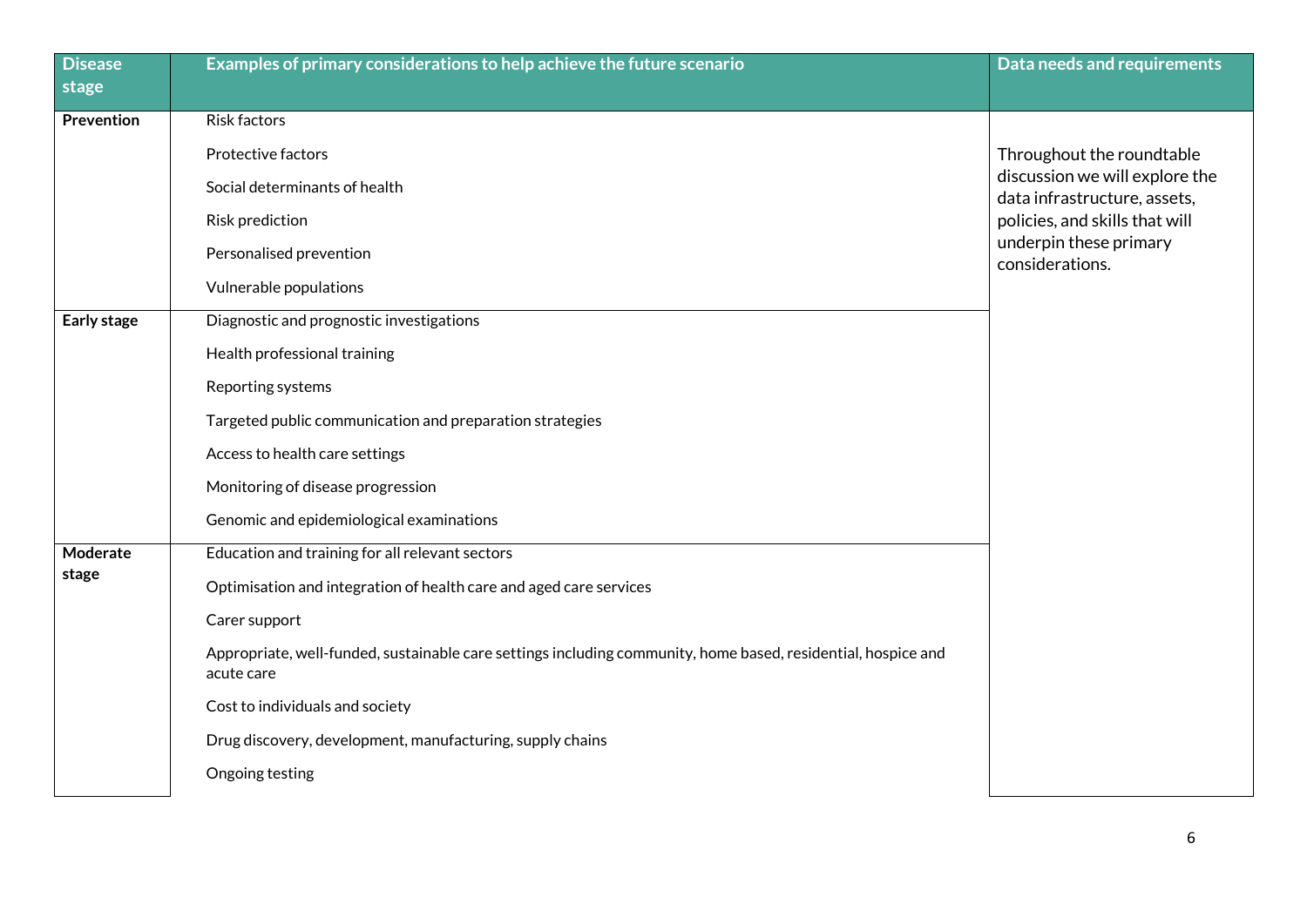|          | Targeted therapies                                                 |  |
|----------|--------------------------------------------------------------------|--|
|          | Condition progression monitoring practices                         |  |
|          | Advanced care planning                                             |  |
|          | Maintenance of independence                                        |  |
| Advanced | End of life planning                                               |  |
| stage    | Specialised palliative care settings                               |  |
|          | Access to personalised care                                        |  |
|          | Education and training for all relevant sectors                    |  |
|          | Optimisation and integration of health care and aged care services |  |
|          | Collaboration between care settings                                |  |
|          | Public and private systems                                         |  |
|          | Workforce capacity                                                 |  |
|          | Funding                                                            |  |
|          | Cost to individual and society                                     |  |
|          | Carer support                                                      |  |
|          | Mental health support for family, friends, and communities         |  |
|          | New treatments                                                     |  |

Table 1: Dementia - Primary considerations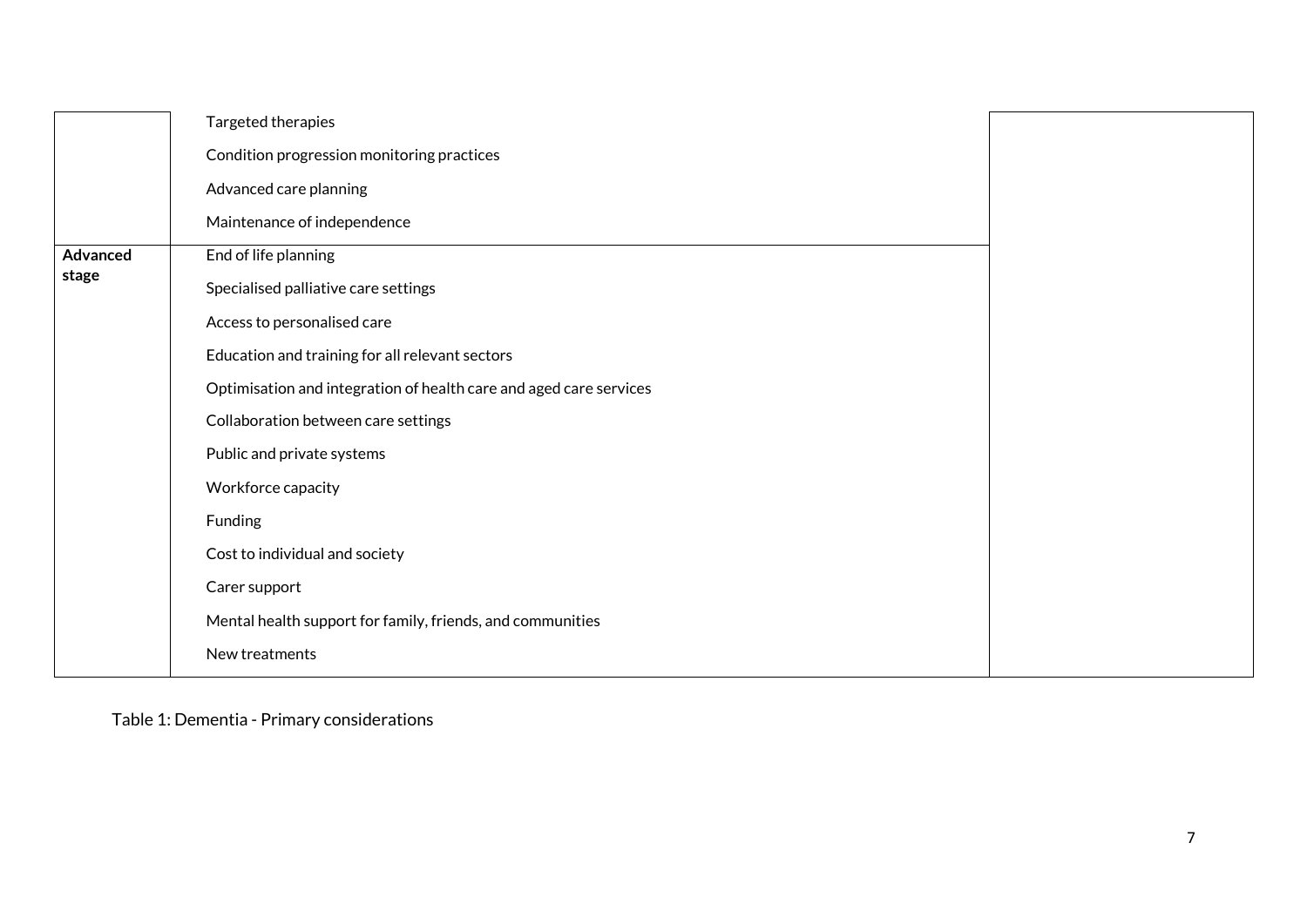| <b>Area for</b><br>consideration | <b>Secondary implications</b>                                                                                                                                                                                                                                                                                                                                                                                                                                                                                                                                                                                                                                                                                                                                                                                          |
|----------------------------------|------------------------------------------------------------------------------------------------------------------------------------------------------------------------------------------------------------------------------------------------------------------------------------------------------------------------------------------------------------------------------------------------------------------------------------------------------------------------------------------------------------------------------------------------------------------------------------------------------------------------------------------------------------------------------------------------------------------------------------------------------------------------------------------------------------------------|
| <b>Human Health</b>              | Reducing the prevalence of risk factors and increasing protective behaviours could result in fewer cases of other chronic<br>$\bullet$<br>conditions in Australia and lead to longer life expectancy with implications for population health dynamics.<br>Strategies to ameliorate dementia symptoms could lead to improved physical and mental health for those who suffer from<br>$\bullet$<br>dementia, carers, and families                                                                                                                                                                                                                                                                                                                                                                                        |
| Society                          | Healthier and more well educated adults may be more productive and likely to contribute to national economic development<br>$\bullet$<br>through employment and reduced burden on healthcare services with whole of society benefits.<br>Improving quality of life for those with dementia is likely to impact family and community relationships positively, reducing<br>burden on carers and society.                                                                                                                                                                                                                                                                                                                                                                                                                |
| Health and aged care<br>systems  | Reduced numbers of dementia admissions and length of stay in hospitals could free up resources that benefit the delivery of<br>$\bullet$<br>other healthcare<br>A more integrated health and aged care system could save money, reduce pressure on the workforce and lead to improved<br>patient outcomes<br>Health and aged care spending dynamics will change, influencing other services                                                                                                                                                                                                                                                                                                                                                                                                                            |
| <b>Natural environment</b>       | Strategies to promote a more active population, who live in greener cities with better transport links and access to walking<br>and cycling paths would have less need for fossil fuel intensive resources.<br>A population that consumes less meat as part of a healthier diet resulting from protective behaviours, could influence<br>$\bullet$<br>sustainable agricultural practices.<br>The sustainable development of healthy liveable cities that promote protective behaviours will help reduce carbon emissions.<br>$\bullet$<br>A more informed, productive adult population could advance issues of climate change and promote sustainability.<br>Conversely, an increase life expectancy could lead to a larger population which could in turn compound issues related to<br>human-induced climate change. |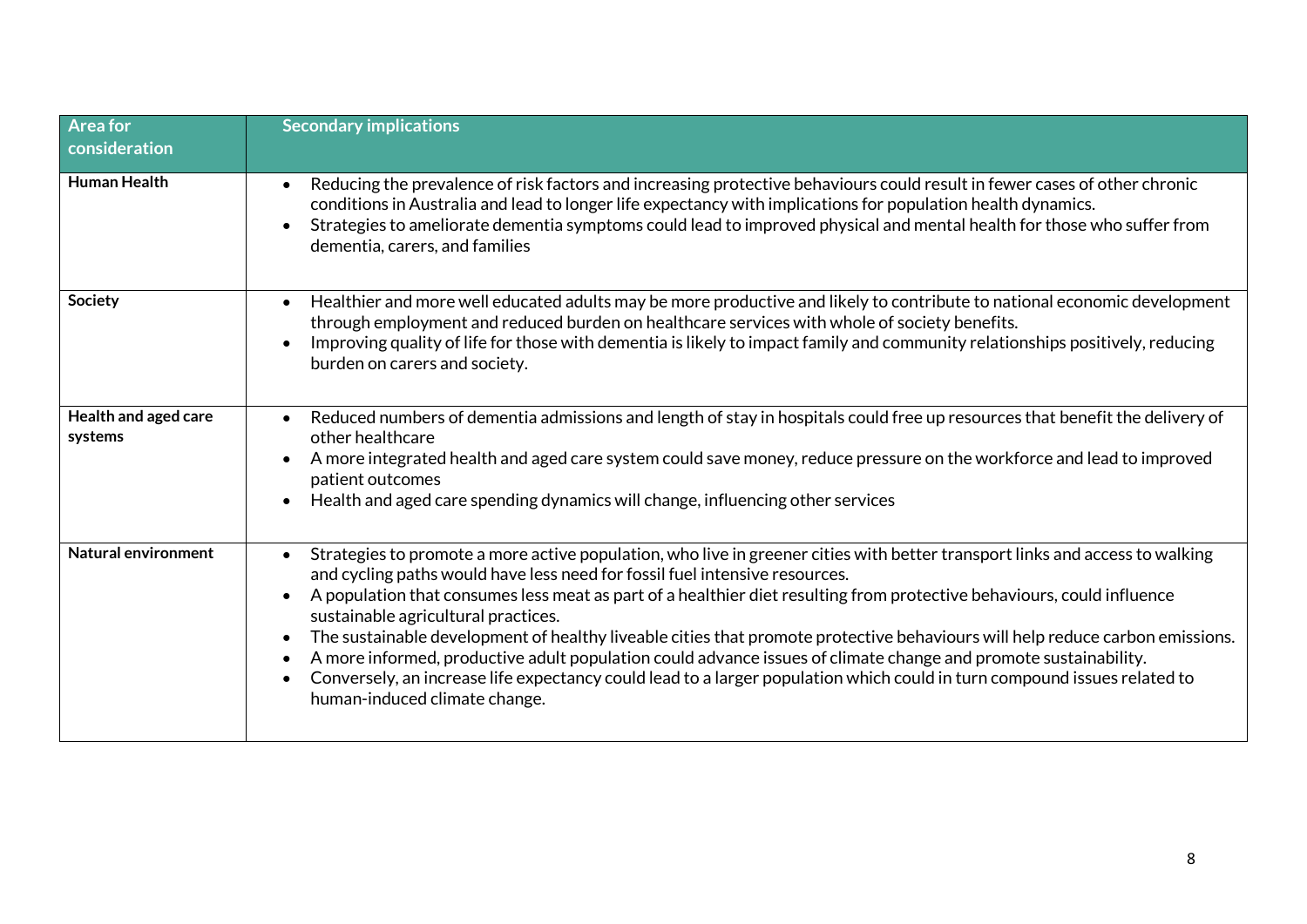| <b>Governments and the</b> | Budget considerations will need to be adapted to reduce the impacts of dementia with potential implications for other public                                                                   |
|----------------------------|------------------------------------------------------------------------------------------------------------------------------------------------------------------------------------------------|
| economy                    | spending.                                                                                                                                                                                      |
|                            | A population with greater quality of life and longer independence will form a growing proportion of the voting population.<br>Political implications may exist which influence all age groups. |

Table 2: Dementia - Secondary considerations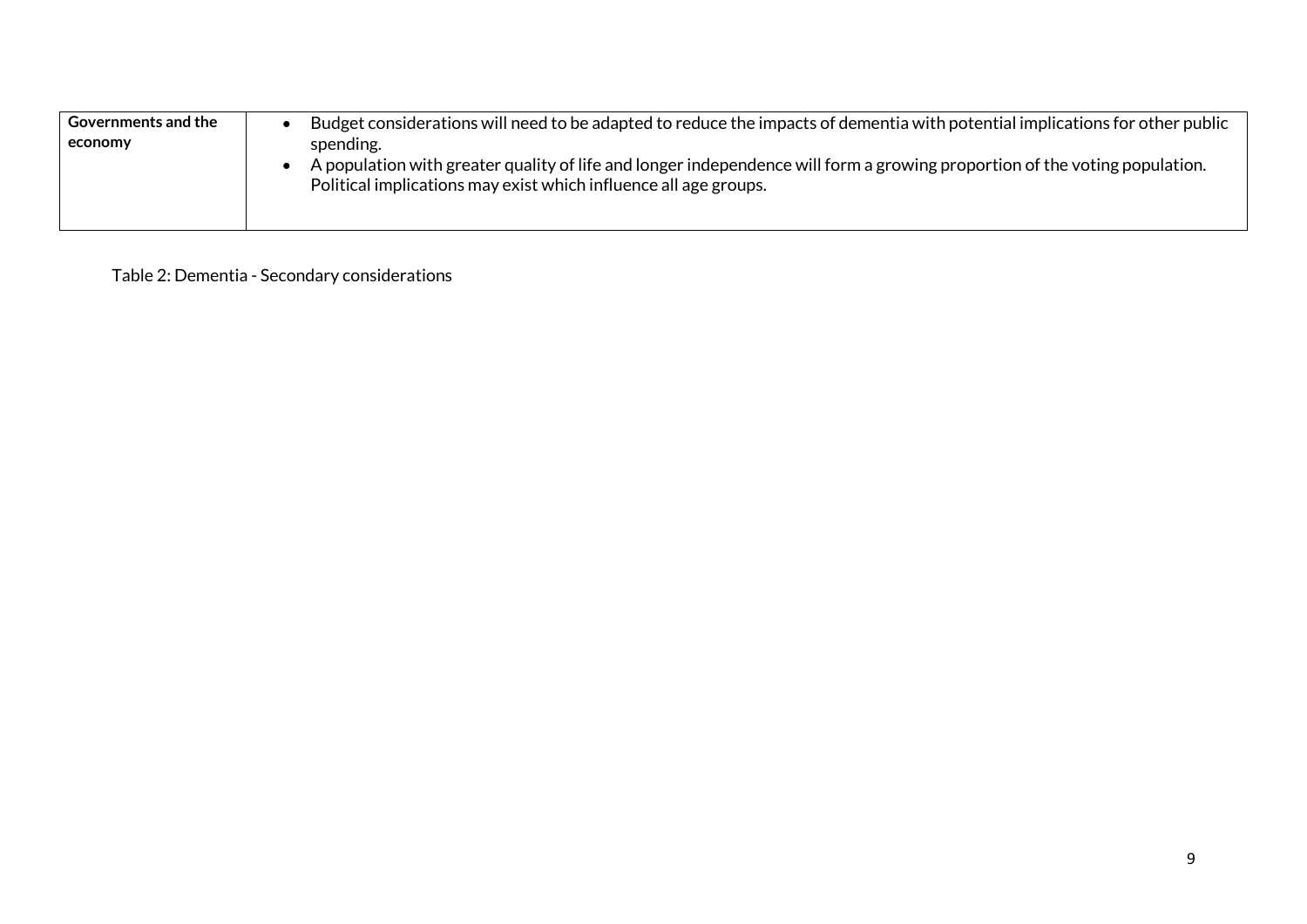# Appendix D: A scenario on obesity

### **The current landscape of overweight and obesity and future projections**

<span id="page-9-0"></span>The prevalence of overweight and obesity has been increasing worldwide and is recognised as a major public health concern. Australia had the  $6<sup>th</sup>$  highest proportion of people with overweight or obesity aged over 15 among 22 OECD member countries in 2019.<sup>9</sup> The most recent report from the Australian Institute of Health and Wellbeing (AIHW) shows that in 2017-18, an estimated two in three (12.5 million) adults in Australia aged 18 years and over were affected by overweight or obesit[y.](#page-9-0)<sup>9</sup> Of great concern, one in four (1.2 million) children and adolescents aged 2-17 were categorised with overweight or obesity, increasing their risk of poor physical health, illness and mortality in adulthood.<sup>10</sup>

<span id="page-9-1"></span>Obesity is influenced by a range of factors including food and nutrition, social norms, physical activity, and other biological and environmental factors that have their impact across an entire lifetime. Younger generations are gaining weight faster than older generations. Children and adolescents with obesity are more likely to have obesity in adulthood and evidence suggests that the likelihood of adults with obesity attaining healthy body weight is low.<sup>[10,1](#page-9-1)1</sup>

Obesity is a risk factor for many of Australia's most prevalent diseases from coronary heart disease to diabetes, some cancers and more.<sup>12</sup> In 2015, obesity contributed 8.4% to the total burden of disease in Australia and was one of five key risk factors that caused the most burden.<sup>13</sup> In addition, people with obesity, on average, require more healthcare than other people. They also experience social inequalities; for instance, people with obesity have lower rates of employment and rely more on social security benefits.<sup>14</sup> One study estimated that in 2019, the *per capita* economic impact of overweight and obesity in Australia came to \$24 billion USD (approximately \$32 billion AUD). The same study predicted that by 2060, this cost could rise to \$103 billion USD (approximately \$140 billion AUD).<sup>15</sup>

<sup>9</sup> AIHW. Overweight and obesity: an interactive insight. 2020. Available at: [https://www.aihw.gov.au/reports/overweight-obesity/overweight-and-obesity-an-interactive](https://www.aihw.gov.au/reports/overweight-obesity/overweight-and-obesity-an-interactive-insight/contents/prevalence#aboriginal)[insight/contents/prevalence#aboriginal](https://www.aihw.gov.au/reports/overweight-obesity/overweight-and-obesity-an-interactive-insight/contents/prevalence#aboriginal)

<sup>12</sup> Obesity Evidence Hub. Impacts. Available at:<https://www.obesityevidencehub.org.au/collections/impacts>

<sup>13</sup> AIHW. Burden of disease. 2020. Available at: [https://www.aihw.gov.au/reports/australias-health/burden-of](https://www.aihw.gov.au/reports/australias-health/burden-of-disease)[disease](https://www.aihw.gov.au/reports/australias-health/burden-of-disease)

<sup>14</sup> Duckett S, Swerissen H, Wiltshire T. A Sugary Drinks Tax: Recovering the Community Costs of Obesity. Melbourne, Australia: Grattan Institute; 2016.

<sup>10</sup> AIHW. Australia's children. 2020. Available at: [https://www.aihw.gov.au/reports/children-youth/australias](https://www.aihw.gov.au/reports/children-youth/australias-children/contents/health/overweight-and-obesity)[children/contents/health/overweight-and-obesity](https://www.aihw.gov.au/reports/children-youth/australias-children/contents/health/overweight-and-obesity)

<sup>&</sup>lt;sup>11</sup> Fildes A, Charlton J, Rudisill C, Littlejohns P, Prevost AT, Gulliford MC. Probability of an Obese Person Attaining Normal Body Weight: Cohort Study Using Electronic Health Records. *Am J Public Health*. 2015;105(9):e54-e59. doi:10.2105/AJPH.2015.302773

<sup>15</sup> Okunogbe A, Nugent R, Spencer G*, et al*. Economic impacts of overweight and obesity: current and future estimates for eight countries. *BMJ Global Health* 2021;**6:**e006351.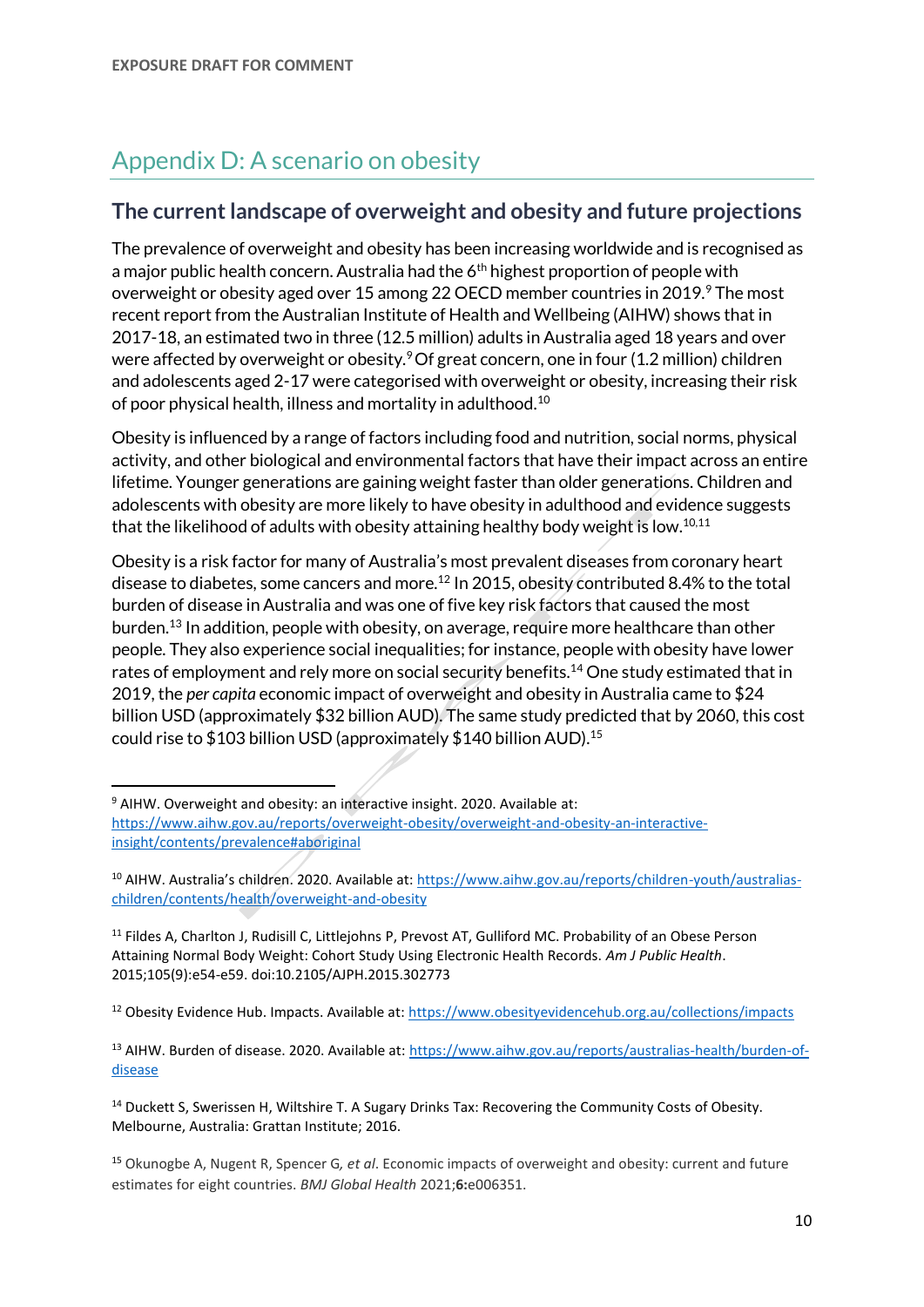Overweight and obesity rates disproportionately impact lower socioeconomic, remote, and Aboriginal and Torres Strait Islander communities.<sup>[9](#page-9-0)</sup> High body mass was the second leading risk factor contributing to the health gap between Indigenous Australians and non-Indigenous Australians in 2011, accounting for 14% of the gap.<sup>16</sup>

## **Reducing the impact of dementia: A future scenario**

The future scenario described below will be used as a framework to discuss the roundtable objectives. It has been drafted to stimulate discussion on the current and future **research data needs and requirements** necessary to bring about this positive future. *We acknowledge that other factors will influence some of the aspects presented in the scenario.*

#### *Scenario*

In the second half of this century, significantly fewer Australians are living with overweight or obesity with rates steadily declining across all stages of life. Obesity remains a significant risk factor associated with a range of conditions including diabetes, cardiovascular disease, some cancers, musculoskeletal disease, infertility, sleep apnoea, disability, mental health concerns, and dementia.<sup>17</sup> However, the declining incidence and prevalence of obesity has led to a reduction in the rates of these diseases and in turn, increased Australia's life expectancy. Australians are more active, have improved nutrition and overall live healthier lifestyles, all of which have contributed to the prevention of chronic diseases and mental illness – consequently improving quality of life.

In 2021, vulnerable groups suffered greater overweight and obesity rates when compared to the overall population. From 2050, this gap is contracting – as have a range of other health gaps reported in these communities, including cardiovascular disease and life expectancy. Aboriginal and Torres Strait Islander people, those living in rural and remote setting and people from the lowest socioeconomic areas live heathier lives that are more aligned with the broader population.

The projected social and economic impacts of high overweight and obesity rates have not eventuated. More Australians are employed, not reliant on government benefits, and actively involved in stimulating economic growth. Communities have greater access to green spaces, public transport, and affordable healthy food options. In addition, healthier Australians have maintained closer connections to their support groups including families and communities. Health and aged care spending have reduced, allowing savings to be redistributed towards overarching benefits to the Australian public. Cross-sector, interdisciplinary collaboration has facilitated many of these positive changes, with services integrated to achieve holistic and widespread impact.

### **Considerations to achieve the future scenario**

<sup>&</sup>lt;sup>16</sup> AIHW. Australian Burden of Disease Study. Impact and causes of illness and death in Aboriginal and Torres Strait Islander people. 2011. Available at: [https://www.aihw.gov.au/reports/burden-of-disease/illness-death](https://www.aihw.gov.au/reports/burden-of-disease/illness-death-indigenous-australians/summary)[indigenous-australians/summary](https://www.aihw.gov.au/reports/burden-of-disease/illness-death-indigenous-australians/summary)

<sup>&</sup>lt;sup>17</sup> Peeters A, Backholer K. Is the health burden associated with obesity changing? Am J Epidemiol. 2012 Nov 15;176(10):840-5. doi: 10.1093/aje/kws328. Epub 2012 Oct 25. PMID: 23100248.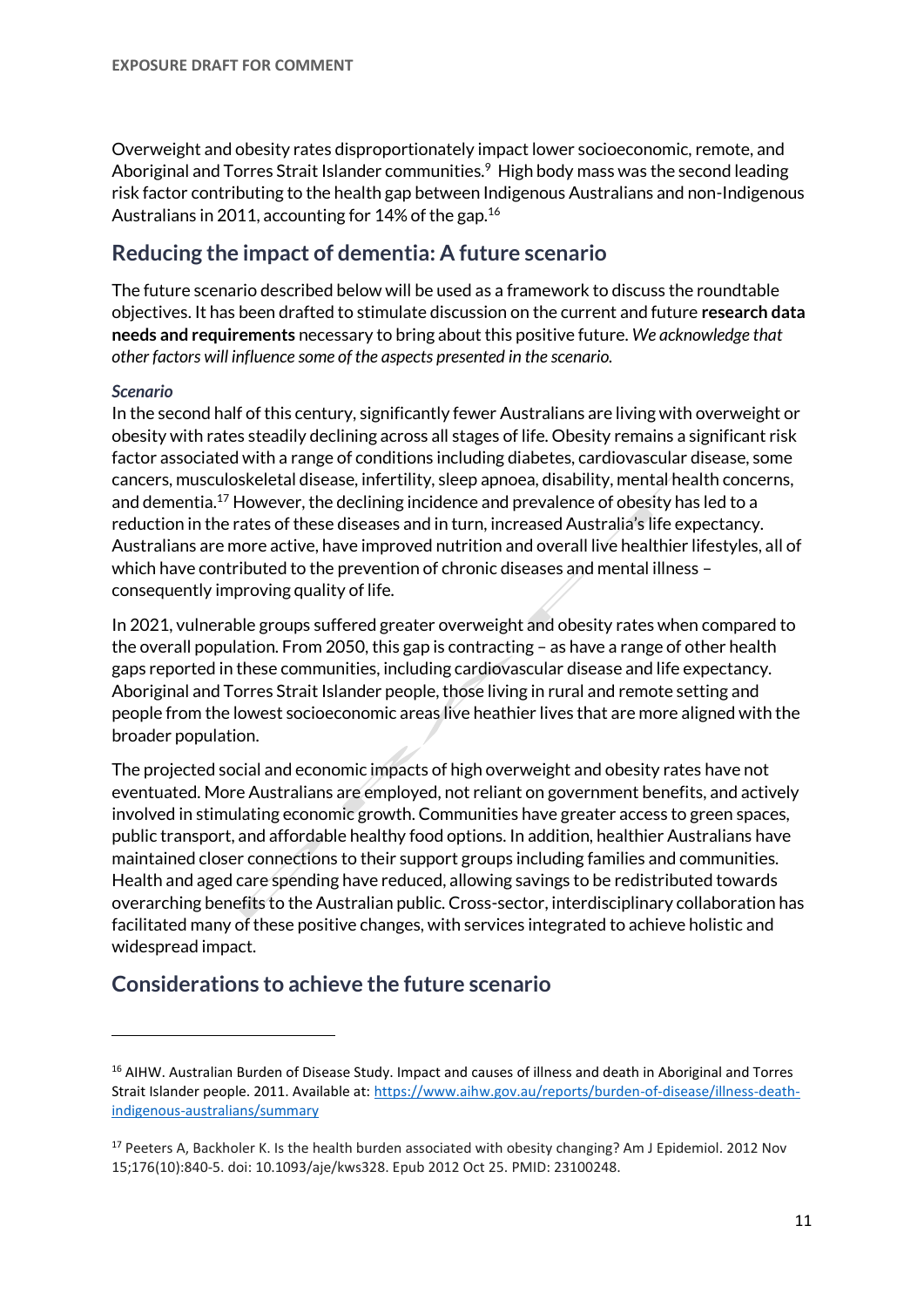To enable the outcomes outlined in the future scenario above, it will be necessary to consider a number of key influencing factors, the dynamics of how they interact and on what timeline. It will also be important to go beyond the status quo approach to overweight and obesity and develop novel, impactful solutions, particularly those that enable collaboration across domains.

Researchers will need to ask a wide range of research questions that tackle these significant challenges – with associated broad ranging data requirements. This includes developing an understanding of what is currently not working, and how cross-disciplinary input can be leveraged.

A selected list of possible primary considerations is below.

In addition, actions to reduce the number of people with overweight or obesity across all ages, and the resulting decrease in the prevalence of several chronic diseases, can lead to several broader secondary implications for society, the economy, and the environment.

A selected list of potential secondary implications is below.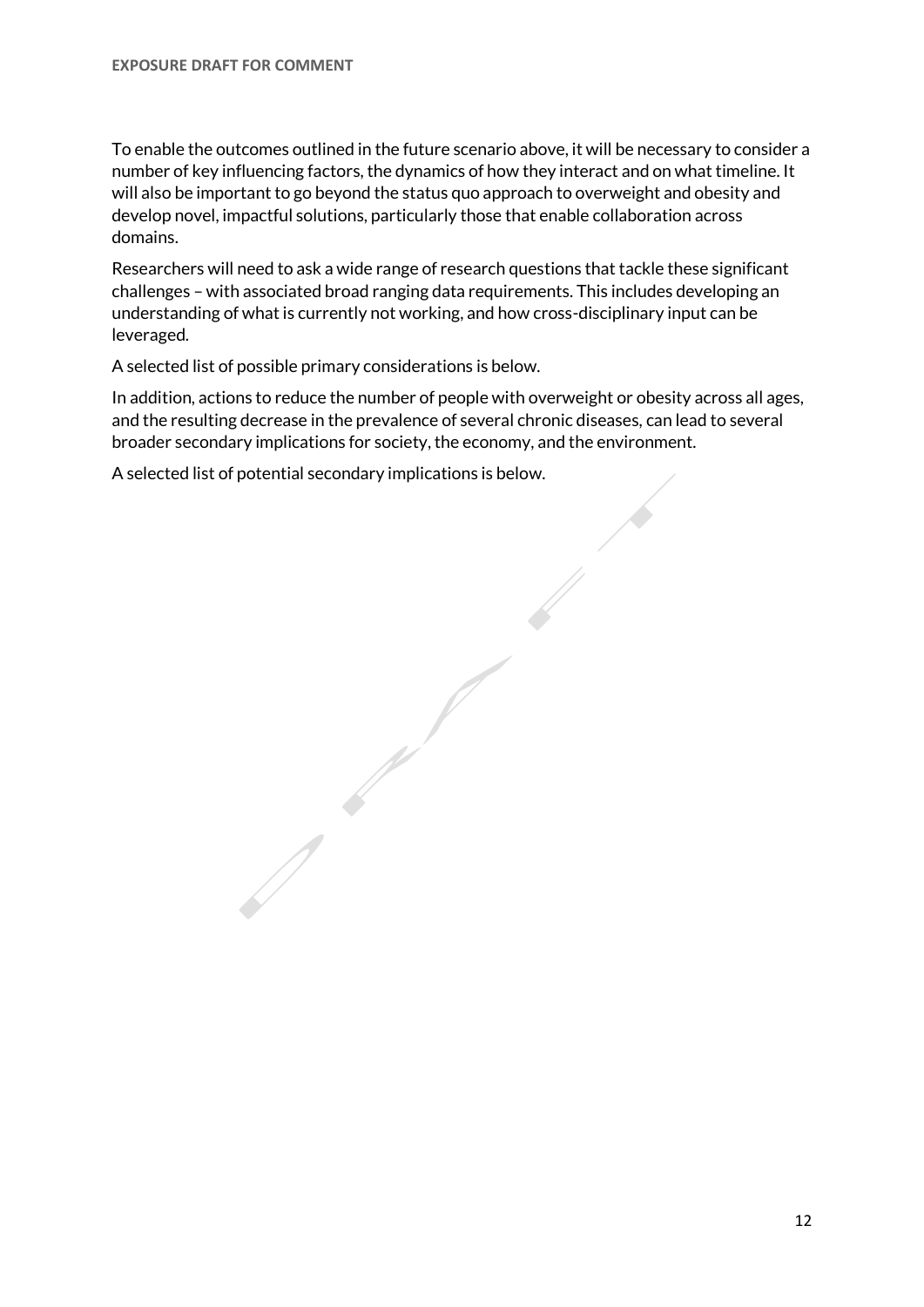| <b>Area for</b><br>consideration | Examples of primary considerations to help achieve the future scenario                                                    | Data needs and<br>requirements       |
|----------------------------------|---------------------------------------------------------------------------------------------------------------------------|--------------------------------------|
| Downstream                       | Poor nutrition                                                                                                            |                                      |
| determinants                     | Physical inactivity                                                                                                       | Throughout the                       |
|                                  | Sedentary behaviours                                                                                                      | roundtable<br>discussion we will     |
|                                  | Poor sleep                                                                                                                | explore the data                     |
|                                  | Genetic and other biological factors                                                                                      | infrastructure,<br>assets, policies, |
|                                  |                                                                                                                           | and skills that will                 |
| Social, economic, and            | Priority populations including Aboriginal and Torres Strait Islander peoples, rural and remote communities, children, and | underpin these<br>primary            |
| cultural                         | adolescents                                                                                                               | considerations.                      |
| determinants                     | Socioeconomic status                                                                                                      |                                      |
|                                  | Level of education                                                                                                        |                                      |
|                                  | <b>Employment status</b>                                                                                                  |                                      |
|                                  | Accessibility and affordability of healthy food                                                                           |                                      |
|                                  | Housing                                                                                                                   |                                      |
|                                  | Media/social media                                                                                                        |                                      |
|                                  | Food, sugary drinks and alcohol advertising and marketing                                                                 |                                      |
|                                  | Social and cultural norms around food, alcohol consumption, body shape and weight, promotion of inactivity                |                                      |
|                                  |                                                                                                                           |                                      |
| <b>Built environments</b>        | School settings                                                                                                           |                                      |
|                                  | Workplace settings                                                                                                        |                                      |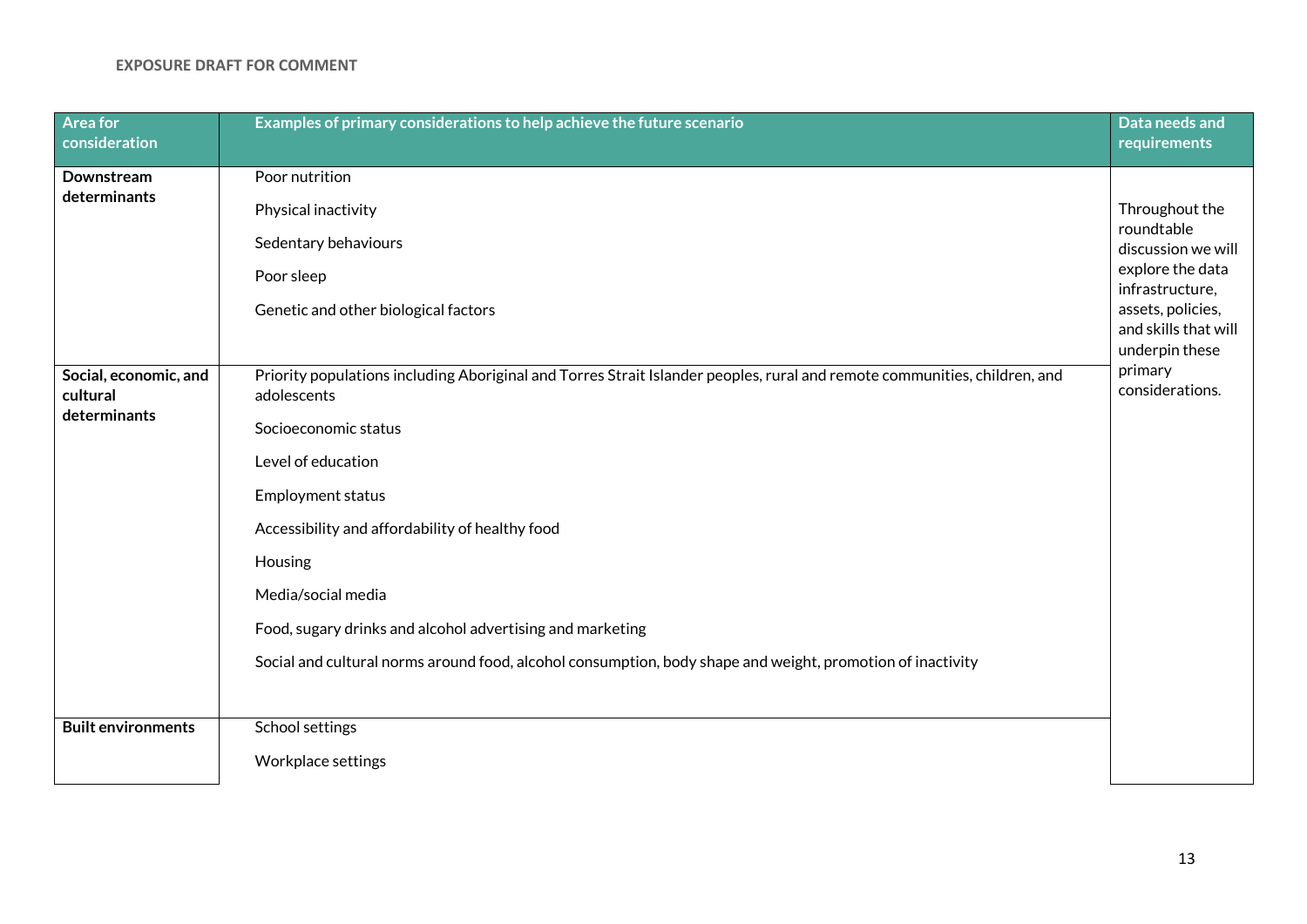|                                    | Home and neighbourhood settings                                                                                              |  |
|------------------------------------|------------------------------------------------------------------------------------------------------------------------------|--|
|                                    | Urban planning and design of cities/towns                                                                                    |  |
|                                    | Access to green spaces                                                                                                       |  |
|                                    | Building design                                                                                                              |  |
|                                    | Recreational facilities                                                                                                      |  |
|                                    | Transportation systems                                                                                                       |  |
|                                    |                                                                                                                              |  |
| Policies, programs,<br>and funding | Government policy affecting food standards and availability, health, civil society, education, economic, housing, employment |  |
|                                    | Dietary guidelines                                                                                                           |  |
|                                    | Government and private funding that influence food consumption and physical activity                                         |  |
|                                    | Private programs and policies that influence food consumption and physical activity                                          |  |
|                                    |                                                                                                                              |  |

Table 3: Obesity - Primary considerations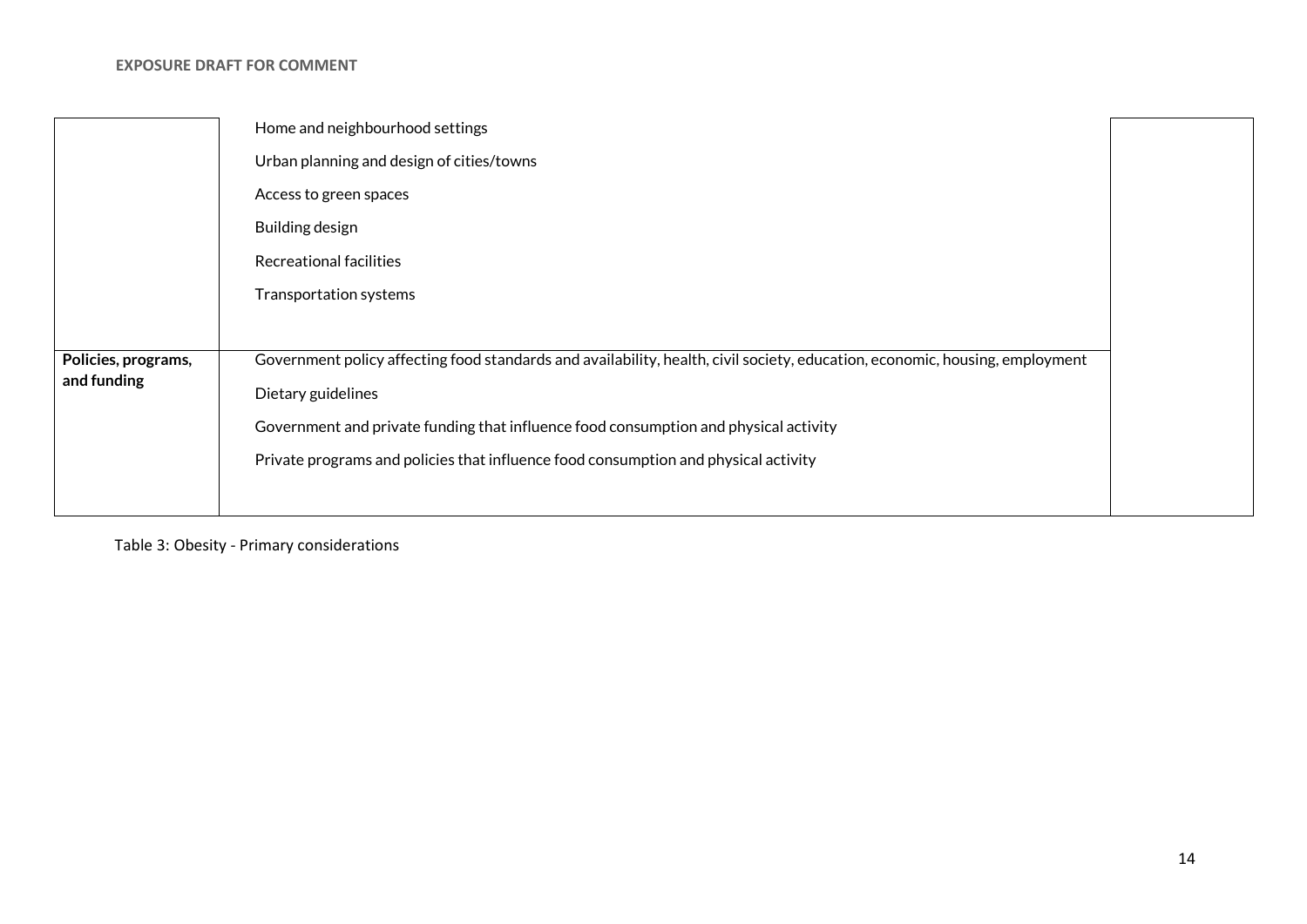| <b>Area for consideration</b> | <b>Secondary implications</b>                                                                                                                                                                                                                                                                                                                                                                                                                                                                                                                                                                                                                                                                                                                   |
|-------------------------------|-------------------------------------------------------------------------------------------------------------------------------------------------------------------------------------------------------------------------------------------------------------------------------------------------------------------------------------------------------------------------------------------------------------------------------------------------------------------------------------------------------------------------------------------------------------------------------------------------------------------------------------------------------------------------------------------------------------------------------------------------|
| Natural environment           | A more active population, living in greener cities with better transport links and access to walking and cycling paths would have less need<br>$\bullet$<br>for fossil fuel intensive resources.<br>A population that consumes less meat and more fruit and vegetables as part of a healthier diet, could influence sustainable agricultural<br>$\bullet$<br>practices.<br>The sustainable development of healthy liveable cities will help reduce carbon emissions.<br>A more informed population could advance issues of climate change and promote sustainability.<br>$\bullet$<br>Conversely, an increase life expectancy could lead to a larger population which could in turn compound issues related to human-induced<br>climate change. |
| <b>Built environment</b>      | Developing the appropriate built infrastructure required to reduce rates of obesity, will require workforce and government resources that<br>$\bullet$<br>may impact fiscal expenditure and influence economic growth.<br>Built infrastructure such as hospitals and aged care facilities could be impacted by a healthier population.<br>$\bullet$                                                                                                                                                                                                                                                                                                                                                                                             |
| Society                       | Healthier adults may be more likely to contribute to national economic development through employment and reduced burden on<br>$\bullet$<br>healthcare services with whole of society benefits.<br>Heathier people of all ages are more likely to have positive and productive family and community relationships reducing burden on carers.<br>$\bullet$<br>Healthier adults are less often absent from work and have greater productivity levels<br>$\bullet$<br>Healthier children and adolescents are less often absent from school                                                                                                                                                                                                         |
| <b>Industries</b>             | Addressing the root causes of obesity will include the promotion of healthy foods, drinks, and other habits, and social norms. This has the<br>$\bullet$<br>potential to impact a range of groups that rely on the proliferation of unhealthy practices. These groups include, but are not limited to,<br>those who profit from fast/junk food, highly processed foods, sugary drinks, alcohol, cigarettes, video games and social media.<br>Prevention of diseases will have implications for the pharmaceutical industry as healthier populations may have less need for medications.<br>$\bullet$                                                                                                                                            |
| <b>Governments</b>            | Budget considerations will be different with a healthier population with potential benefits for society.<br>$\bullet$                                                                                                                                                                                                                                                                                                                                                                                                                                                                                                                                                                                                                           |

Table 4: Obesity - Secondary considerations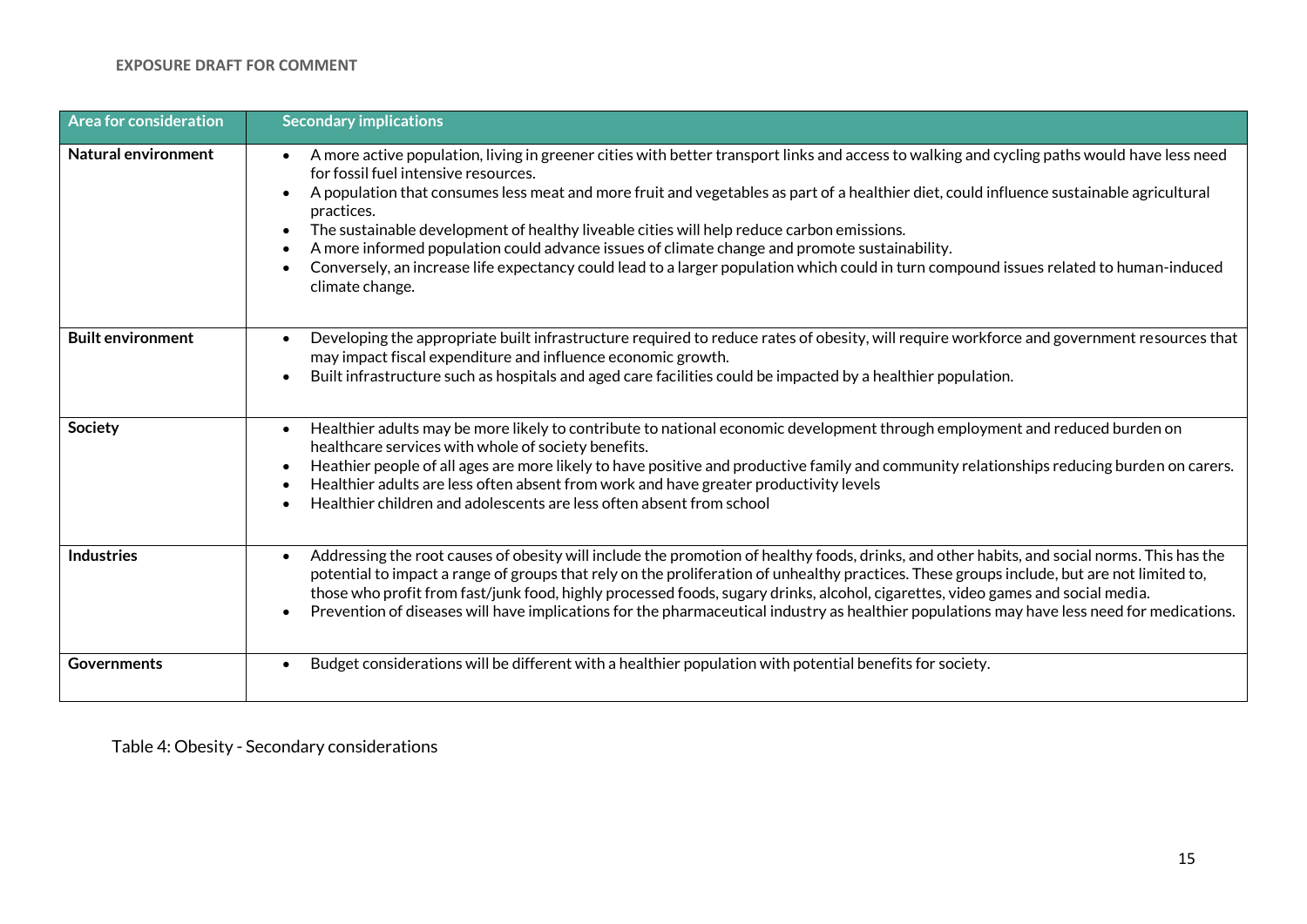# Appendix E: A scenario on antimicrobial resistance

# **The current landscape of antimicrobial resistance and future projections**

Antimicrobial Resistance (AMR) is currently one of the biggest threats to both human and animal health in Australia and globally. If left unchecked, it has the potential to undermine major medical advances with devastating impacts. At the current trajectory, AMR will significantly limit the effectiveness of lifesaving treatments used to fight infections such as pneumonia, salmonellosis, gonorrhoea, infections resulting from chemotherapy and surgeries such as organ transplants, caesarean sections, and care of pre-term babies. <sup>18,19</sup>

It is estimated that on average 290 people die each year in Australia due to infections from eight resistant bacteria.<sup>20</sup> By 2050, this is predicted to rise to an estimated 10,430 deaths. One model suggests that by 2050, AMR could cost the Australian economy between \$142 billion and \$238 billion annually.<sup>21</sup> Today, global deaths related to drug-resistant infections total approximately 700,000 every year and this is projected to rise to 10 million a year, costing 100 trillion USD.<sup>22</sup>

In Australia, AMR predominantly arises from overuse or misuse of antimicrobials in humans and animals, poor hygiene practices and global travel.<sup>23</sup> Because of this, worsening AMR poses a significant international challenge, with low- and middle-income countries suffering the greatest public health burden. As international travel becomes even more accessible, Australians moving around the globe are at risk of contracting infections that are resistant to treatments, compounding the issue within the country.

The impact of AMR on human health is only one piece of the puzzle. The importance of the environment in the spread of antimicrobial resistance is becoming increasingly clear. Anthropogenically derived AMR enters the environment through myriad pathways with the potential to have a significant impact on the health of animals and the wider ecosystem.<sup>24</sup>

<sup>20</sup> OECD. Stemming the Superbug Tide: Just a Few Dollars More. Available at: oe.cd/amr-2018

<sup>21</sup> UTS. OUTBREAK. A One Health antimicrobial resistance economic perspective. 2020. Available at: [https://outbreakproject.com.au/wp](https://outbreakproject.com.au/wp-content/uploads/2020/12/OUTBREAK_REPORT_2020_economics_ERRATUM.pdf)[content/uploads/2020/12/OUTBREAK\\_REPORT\\_2020\\_economics\\_ERRATUM.pdf](https://outbreakproject.com.au/wp-content/uploads/2020/12/OUTBREAK_REPORT_2020_economics_ERRATUM.pdf)

<span id="page-15-0"></span><sup>&</sup>lt;sup>18</sup> WHO. Antibiotic resistance. 2020. Available at: [https://www.who.int/news-room/fact](https://www.who.int/news-room/fact-sheets/detail/antibiotic-resistance)[sheets/detail/antibiotic-resistance](https://www.who.int/news-room/fact-sheets/detail/antibiotic-resistance)

<sup>&</sup>lt;sup>19</sup> Australian Commission on Safety and Quality in Health Care. AURA 2019. Third Australian report on antimicrobial use and resistance in human health. Available at: <https://www.safetyandquality.gov.au/sites/default/files/2019-06/AURA-2019-Report.pdf>

<sup>&</sup>lt;sup>22</sup> UK Government. Tackling Drug-Resistant Infections Globally: Final report and recommendations. The review on Antimicrobial Resistance chaired by Jim O'Neill. 2016. Available at: [https://amr](https://amr-review.org/sites/default/files/160518_Final%20paper_with%20cover.pdf)[review.org/sites/default/files/160518\\_Final%20paper\\_with%20cover.pdf](https://amr-review.org/sites/default/files/160518_Final%20paper_with%20cover.pdf)

<sup>&</sup>lt;sup>23</sup> Australian Government. Antimicrobial Resistance. Available at: [https://www.amr.gov.au/about-amr/what](https://www.amr.gov.au/about-amr/what-causes-amr)[causes-amr](https://www.amr.gov.au/about-amr/what-causes-amr)

<sup>&</sup>lt;sup>24</sup> Food and Agriculture Organisation of the United Nations. Antimicrobial resistance in the Environment. 2018. Available at[: http://www.fao.org/3/BU656en/bu656en.pdf](http://www.fao.org/3/BU656en/bu656en.pdf)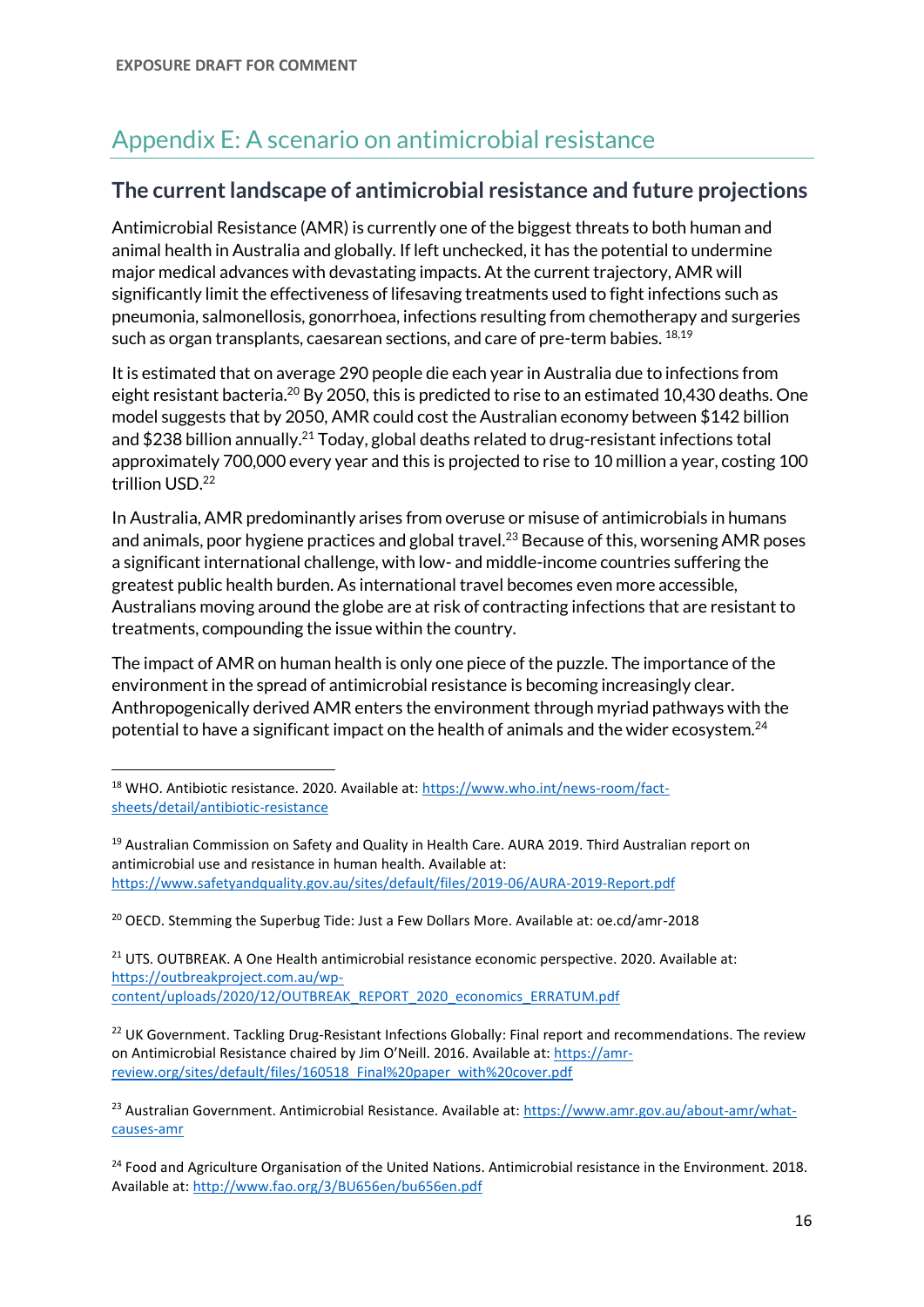Resistant bacteria are found in surface waters, soils, animal and human waste and foods of plant origin. In addition, resistant microbes are being found increasingly in animals kept as pets, animals used for agriculture and wildlife, particularly those that live near humans.

Further research to strengthen existing analysis and address gaps related to the consequences of AMR in the environment and the risk this poses to human health is still ongoing.<sup>[24](#page-15-0)</sup> However cross-sector, interdisciplinary and international collaboration will be necessary to tackle this major challenge for the health of humans, animals, and the environment.

# **Reducing the impact of antimicrobial resistance: A future scenario**

The future scenario described below will be used as a framework to discuss the roundtable objectives. It has been drafted to stimulate discussion on the current and future **research data needs and requirements** necessary to bring about this positive future. *We acknowledge that other factors will influence some of the aspects presented in the scenario. This scenario examines a positive future in which the rates of emergence and spread of AMR has declined.* 

#### *Scenario*

By 2050 and beyond, most existing antimicrobial medicines remain effective against infections both globally and in Australia. Additionally, development of new antimicrobials is occurring at a rate sufficient to curb the spread of AMR. Lifesaving treatments for a range of diseases including, but not limited to, pneumonia, HIV, malaria, and infections resulting from surgery and chemotherapy are no longer at risk of becoming ineffective. Consequently, deaths related to AMR have not increased and have not overwhelmed health systems.

Antimicrobial overuse and misuse in humans, animals and plants has declined and safer usage practices have been implemented. One Health, cross-sector and interdisciplinary policies and strategies have been implemented – these target the core issues and interact dynamically in both humans and animals. Communication strategies for improving prescriber and public awareness on appropriate antimicrobial use have been successful, enabling widespread recognition and fomenting a deeper understanding of the issues across society. The gap between the broader public and groups previously vulnerable to the impacts of AMR has diminished. This includes socioeconomically disadvantaged communities, older Australians, mothers and infants, prison populations, the homeless or those living in overcrowded housing, sex workers and those with limited access to healthcare. In addition, management and monitoring of existing spread continues to improve, with the necessary infrastructure in place to support timely and robust analysis.

The projected economic burden caused by AMR has not eventuated. Healthcare and aged care systems are not overrun by cases of resistant infections with emerging cases treatable through the development of new medicines where necessary. Surveillance and monitoring practices have evolved, contributing significantly to the reduction in spread and digital health systems have enabled more efficient, dynamic, and personalised public health responses. Importantly, because prevention of the spread of resistant infections has occurred through improved hygiene, overarching benefits for human health have resulted and in turn, relieved a portion of the economic and societal burden.

Improvements to human usage of antimicrobials has also benefited natural eco-systems with limited spread to the environment through waste, water, and soil. Australia has become a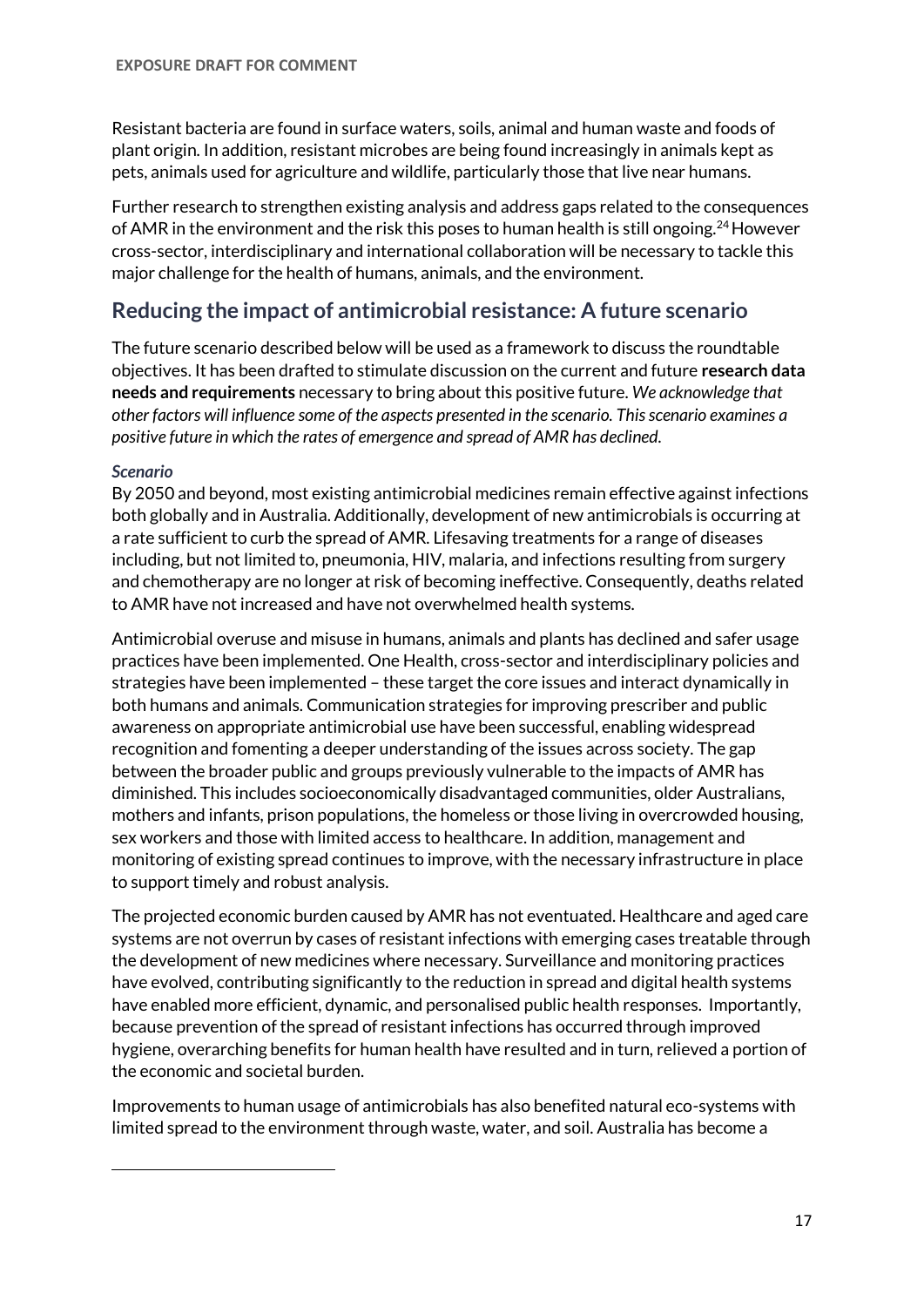world leader in minimising the use of antibiotics in food producing animals.<sup>25</sup> Antibiotic stewardship practices in agriculture continue to improve, protecting the health of animals and humans alike.

Australia is also at the forefront of international efforts to curb the spread of AMR. Australian decision makers have taken opportunities to empower low- and middle-income countries through partnerships that have enhanced development of collaborative strategies to support their health needs and paid attention to the deficiencies in their access to the determinants of good health. This has enabled proper management of AMR globally, ultimately allowing sustainable effective management of AMR nationally.

# **Considerations to achieve the future scenario**

<span id="page-17-0"></span>Australia's National Antimicrobial Resistance Strategy: 2020 & Beyond, lays out seven key priority areas for action.<sup>26</sup> To enable the outcomes outlined in the future scenario above, it will be necessary to consider a number of key influencing factors, the dynamics of how they interact and on what timeline. It will also be important to go beyond the status quo approach to AMR and develop novel, impactful solutions, particularly those centred around One Health.

Researchers will need to ask a wide range of research questions that tackle these significant challenges – with associated broad ranging data requirements. This includes developing an understanding of what is currently not working, and how cross-disciplinary input can be leveraged.

A selected list of possible primary considerations is below.[26](#page-17-0)

In addition, actions to reduce the long-term impacts of AMR can lead to several broader secondary implications for society, the economy, and the environment. A selected list of potential secondary implications is below.

<sup>&</sup>lt;sup>25</sup> Australian Government. AMR in animal health in Australia. Available at: [https://www.amr.gov.au/about](https://www.amr.gov.au/about-amr/amr-australia/amr-and-animal-health-australia)[amr/amr-australia/amr-and-animal-health-australia](https://www.amr.gov.au/about-amr/amr-australia/amr-and-animal-health-australia)

<sup>&</sup>lt;sup>26</sup> Australian Government. Australia's National Antimicrobial Resistance Strategy 2020 & Beyond. 2020. Available at[: https://www.amr.gov.au/resources/australias-national-antimicrobial-resistance-strategy-2020](https://www.amr.gov.au/resources/australias-national-antimicrobial-resistance-strategy-2020-and-beyond) [and-beyond](https://www.amr.gov.au/resources/australias-national-antimicrobial-resistance-strategy-2020-and-beyond)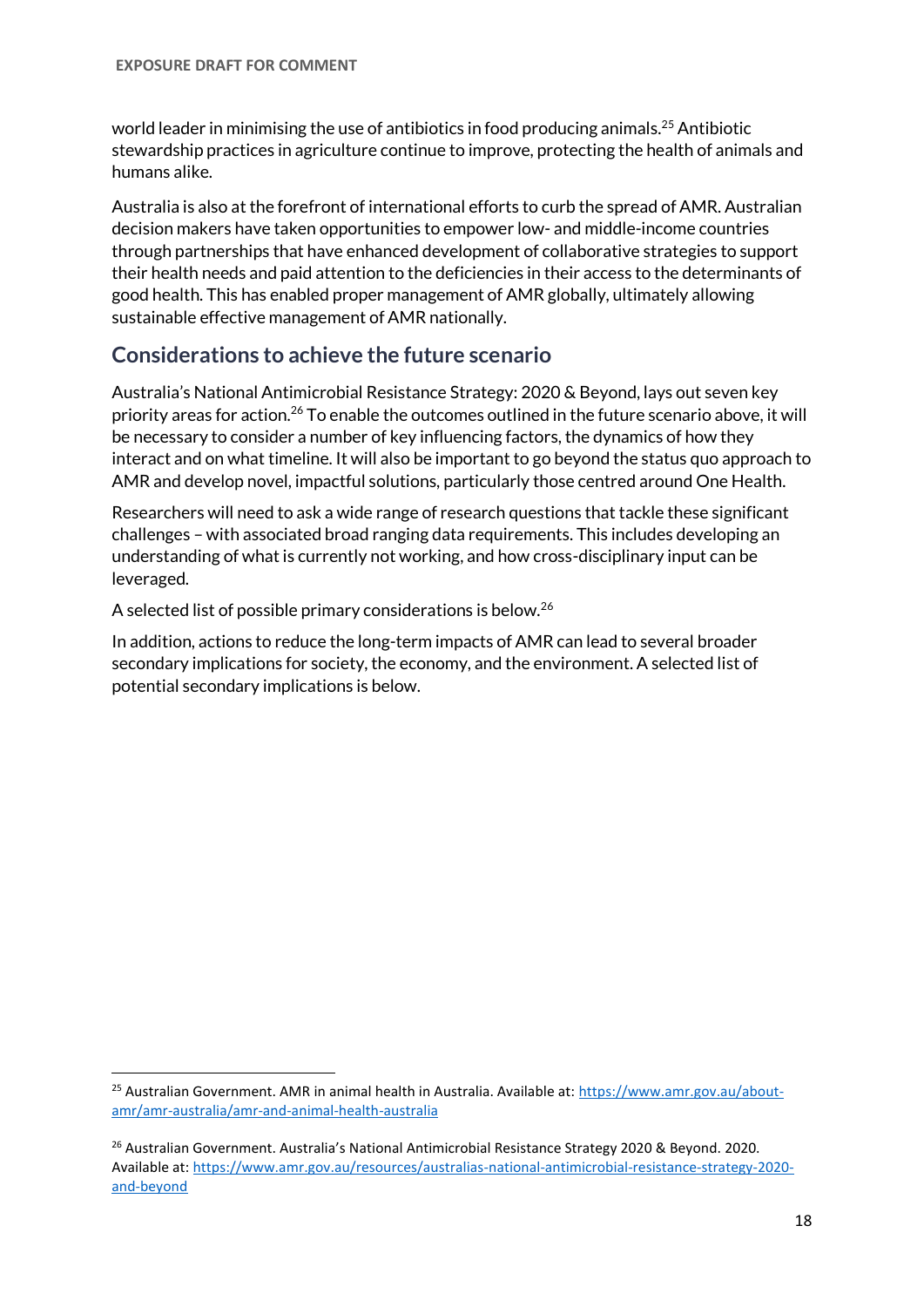| <b>Area for</b><br>consideration             | Examples of primary considerations to help achieve the future scenario                             | Data needs and<br>requirements           |
|----------------------------------------------|----------------------------------------------------------------------------------------------------|------------------------------------------|
| <b>Governance for AMR</b>                    | Sustainable funding for combating AMR                                                              |                                          |
| <b>initiatives</b>                           | One Health approach to national and local policies and programs                                    | Throughout the                           |
|                                              | Sector-specific action plans                                                                       | roundtable<br>discussion we will         |
|                                              | Linkages and opportunities between stakeholders and across sectors                                 | explore the data                         |
|                                              | Sustained political will                                                                           | infrastructure,<br>assets, policies, and |
|                                              | Regulation and legislation                                                                         | skills that will                         |
|                                              | Incentives                                                                                         | underpin these<br>primary                |
|                                              | Shifting social norms                                                                              | considerations.                          |
| <b>Prevention and control</b>                | Overuse and misuse within the health and agriculture systems                                       |                                          |
| of infection and the<br>spread of resistance | Disease prevention practices                                                                       |                                          |
|                                              | Standards for prevention and control                                                               |                                          |
|                                              | Biosecurity                                                                                        |                                          |
|                                              | Compliance                                                                                         |                                          |
|                                              | Interdisciplinary monitoring and management practices                                              |                                          |
|                                              | National and international information sharing on emerging AMR trends                              |                                          |
|                                              | Digital health                                                                                     |                                          |
| Engagement in the                            | Targeting and strategic communication to support whole-of-society awareness and behavioural change |                                          |
| combat against<br>resistance                 | One Health communication                                                                           |                                          |
|                                              | Public and political awareness                                                                     |                                          |
|                                              | Education and training for all relevant sectors                                                    |                                          |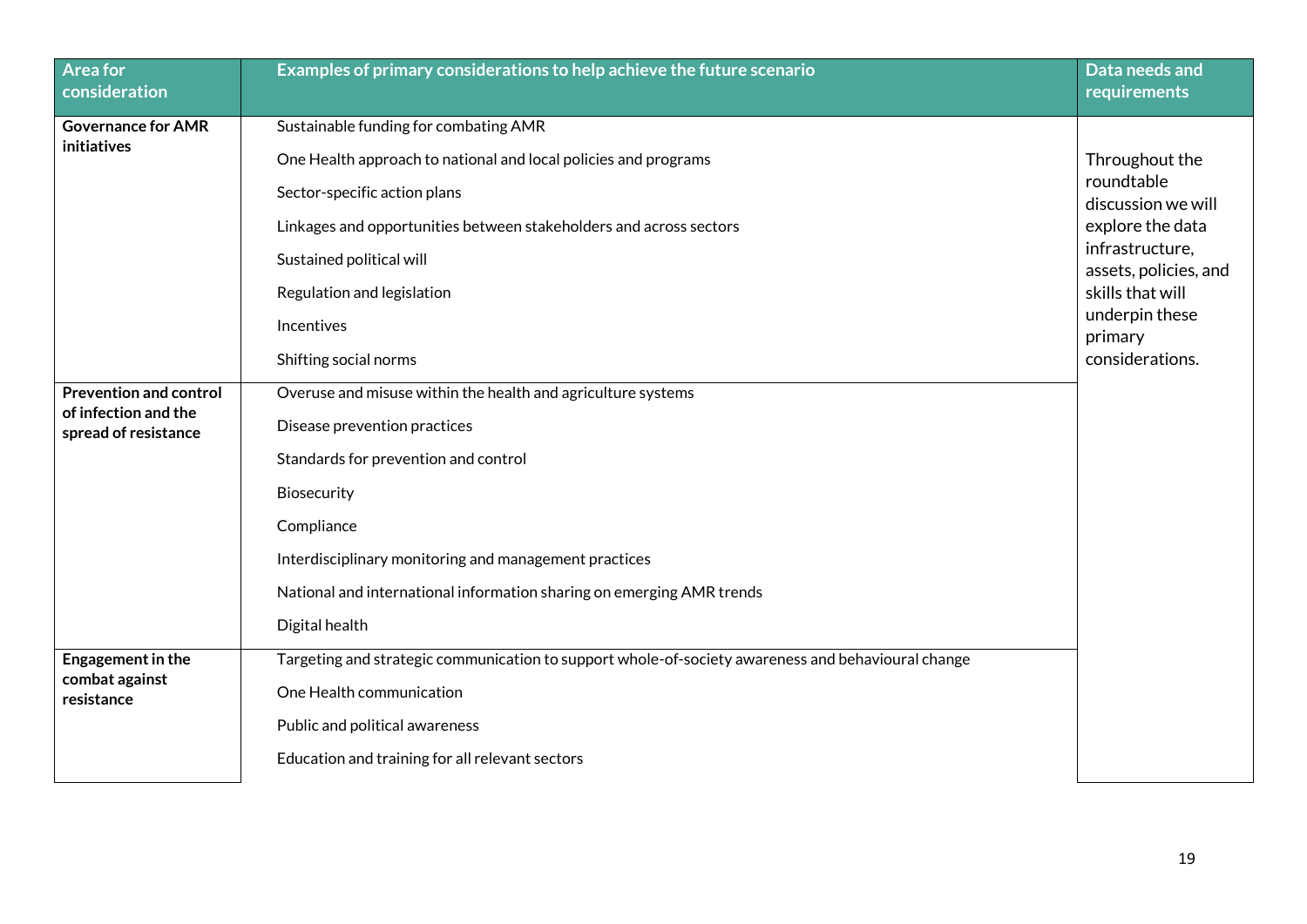|                                     | Access to information                                                                            |  |
|-------------------------------------|--------------------------------------------------------------------------------------------------|--|
|                                     | Vulnerable populations                                                                           |  |
| Usage and stewardship               | Prescribing guidelines and best practice support                                                 |  |
| practices                           | Agricultural antimicrobial stewardship                                                           |  |
|                                     | Monitoring of compliance                                                                         |  |
|                                     | Antimicrobial stewardship policy                                                                 |  |
|                                     | Targeted approaches for a variety of healthcare settings including primary care, aged care etc   |  |
| Surveillance and                    | One Health surveillance and information sharing systems                                          |  |
| response to resistance<br>and usage | Alignment of testing and reporting practices                                                     |  |
|                                     | Drug discovery, development, manufacturing, diagnostics, supply chains                           |  |
|                                     | Genomic and epidemiological examination                                                          |  |
| A collaborative research            | One Health based research                                                                        |  |
| agenda across sectors               | Coordination and information sharing                                                             |  |
|                                     | Research types e.g. implementation, health services, basic science, political science, economics |  |
|                                     | Co-design                                                                                        |  |
|                                     | Funding                                                                                          |  |
|                                     | Public and private systems                                                                       |  |
| <b>Global collaboration</b>         | International surveillance and monitoring                                                        |  |
| and partnerships                    | Advancing global knowledge and promoting action against AMR                                      |  |
|                                     | Provision of regional support                                                                    |  |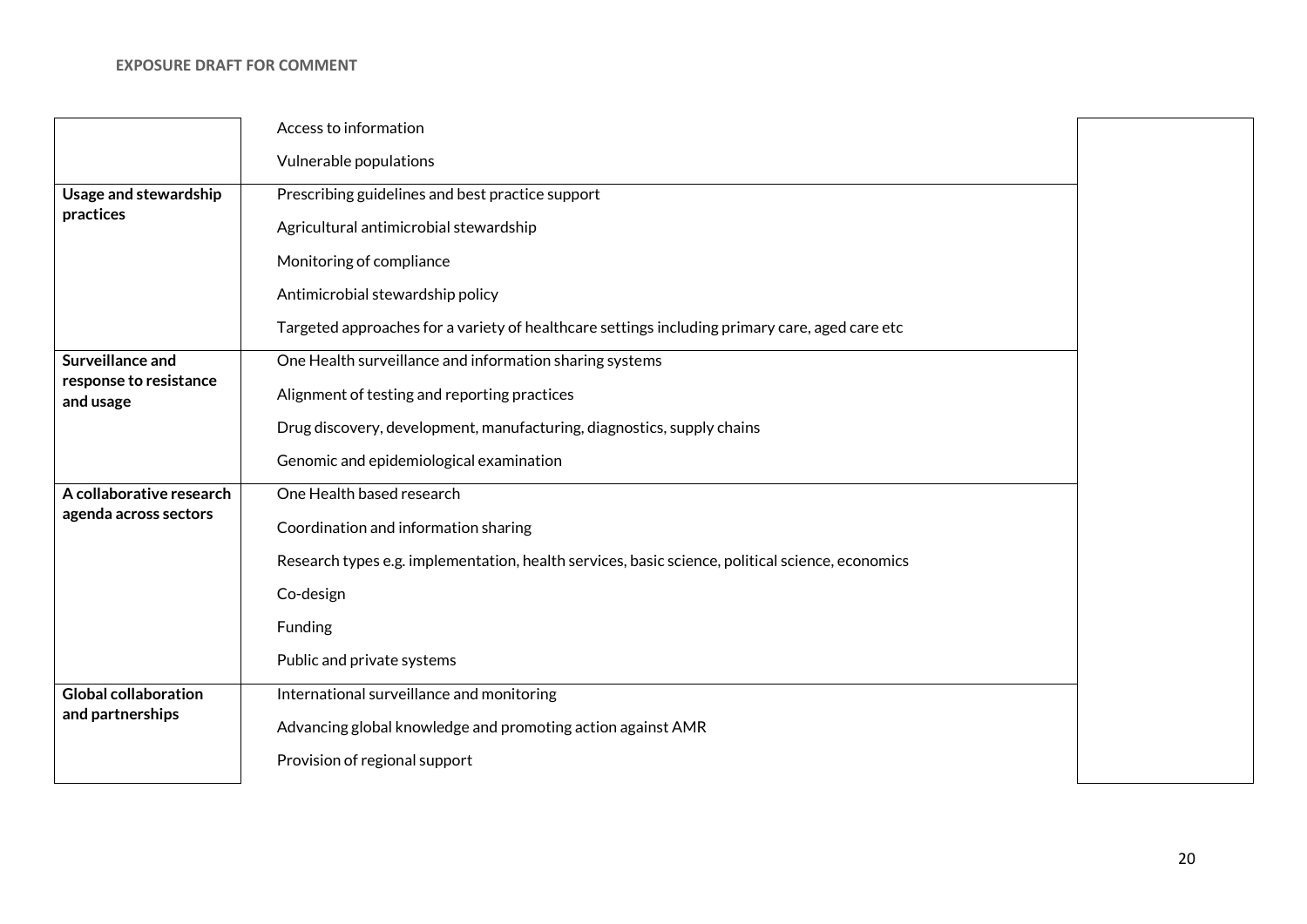| Collaborative biosecurity measures |  |
|------------------------------------|--|
| Capacity building                  |  |
| Public and private systems         |  |

Table 5: AMR - Primary considerations